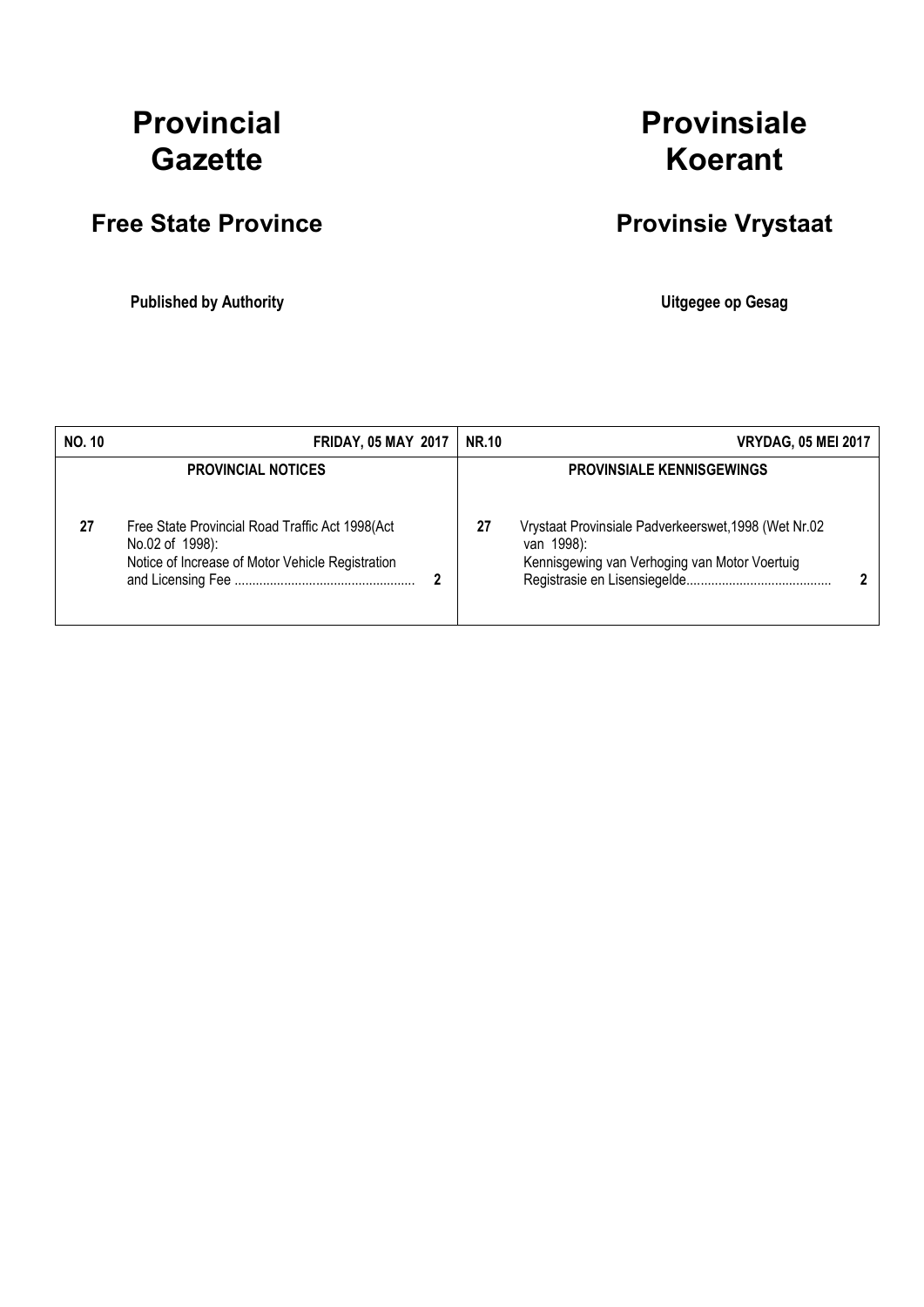#### [PROVINCIAL NOTICE NO. 27 OF 2017] FREE STATE PROVINCIAL ROAD TRAFFIC ACT 1998 (ACT NO 2 OF 1998) NOTICE OF INCREASE OF MOTOR VEHICLE REGISTRATION AND LICENSING FEE By virtue of the powers vested in me by section 25(1)f and 25(1)g of the Free State Provincial Road Traffic Act, 1998(Act No 2 of 1998) I, Sam Mashinini, Member of the Executive Council (MEC) responsible for Police, Roads and Transport hereby gives notice that fees will increase with effect from 1 June 2017 as indicated in the schedule. SCHEDULE 4A \_\_\_\_\_\_\_\_\_\_\_\_\_\_\_\_\_\_\_\_\_\_\_\_\_\_\_\_\_\_\_\_\_ Motor vehicle registration and license fees \_\_\_\_\_\_\_\_\_\_\_\_\_\_\_\_\_\_\_\_\_\_\_\_\_\_\_\_\_\_\_\_\_\_ 1. Motor vehicle registration fee: Motor vehicle registration fee (Regulation 13) Current fees | New fees | Percentage increase R 110.00 R 120.00 9% 2 Motor vehicle license fees 2.1 Motor cycle motor tri cycle and motor quadru cycle other than a motor vehicle referred to in item 3 of this Schedule (Regulation 24) Current fees | New fees | Percentage increase R168.00 R180.00 7% [PROVINSIALE KENNISGEWING NR. 27 VAN 2017] VRYSTAAT PROVINSIALE PADVERKEERSWET,1998 (WET NO 2 VAN 1998) KENNISGEWING VAN VERHOGING VAN MOTOR VOERTUIG REGISTRASIE EN LISENSIEGELDE Kragtens die bevoegdheid aan my verleen ingevolge artikel 25(1)f en 25(1)g van die Vrystaatse Provinsiale Padverkeerswet, 1998 (Wet No 2 van 1998) gee ek, Sam Mashinini, Lid van die Uitvoerende Raad (LUR) verantwoordelik vir Polisie, Paaie en Vervoer hierby kennis dat fooie verhoog vanaf 1 Junie 2017 soos in die Bylae genoem. BYLAE 4A \_\_\_\_\_\_\_\_\_\_\_\_\_\_\_\_\_\_\_\_\_\_\_\_\_\_\_\_\_\_\_\_\_ Motorvoertuig registrasie en lisensie fooie  $\frac{1}{2}$  ,  $\frac{1}{2}$  ,  $\frac{1}{2}$  ,  $\frac{1}{2}$  ,  $\frac{1}{2}$  ,  $\frac{1}{2}$  ,  $\frac{1}{2}$  ,  $\frac{1}{2}$  ,  $\frac{1}{2}$  ,  $\frac{1}{2}$  ,  $\frac{1}{2}$  ,  $\frac{1}{2}$  ,  $\frac{1}{2}$  ,  $\frac{1}{2}$  ,  $\frac{1}{2}$  ,  $\frac{1}{2}$  ,  $\frac{1}{2}$  ,  $\frac{1}{2}$  ,  $\frac{1$ 1. Motorvoertuig registrasie fooie: Motorvoertuig registrasie fooie (Regulasie 13) Lopende fooie | Nuwe fooie | Persentasieverhoging R 110.00 | R120.00 | 9% Motorvoertuig lisensie fooie 2.1 Motorfiets, motor driewiel, en motor vierwiel uitgesonder 'n motorvoertuig bedoel in item 3 van die Bylae (Regulasie 24) Lopende fooie | Nuwe fooie | Persentasieverhoging R168.00 R180.00 7%

--------------------------------------------------------------------------------------------------------------------------------------------------------

2.2 A motor vehicle, other than those referred to in items 2.1, 2.4, 2.5, 2.6, 2.7, 2.8, 2.9, 2.10, or 3 of this schedule:

#### 1.2 'n Motorvoertuig uitgesonder 'n motorvoertuig bedoel in items 2.1, 2.4, 2.5, 2.6, 2.7, 2.8, 2.9, 2.10, or 3 van hierdie Bylae: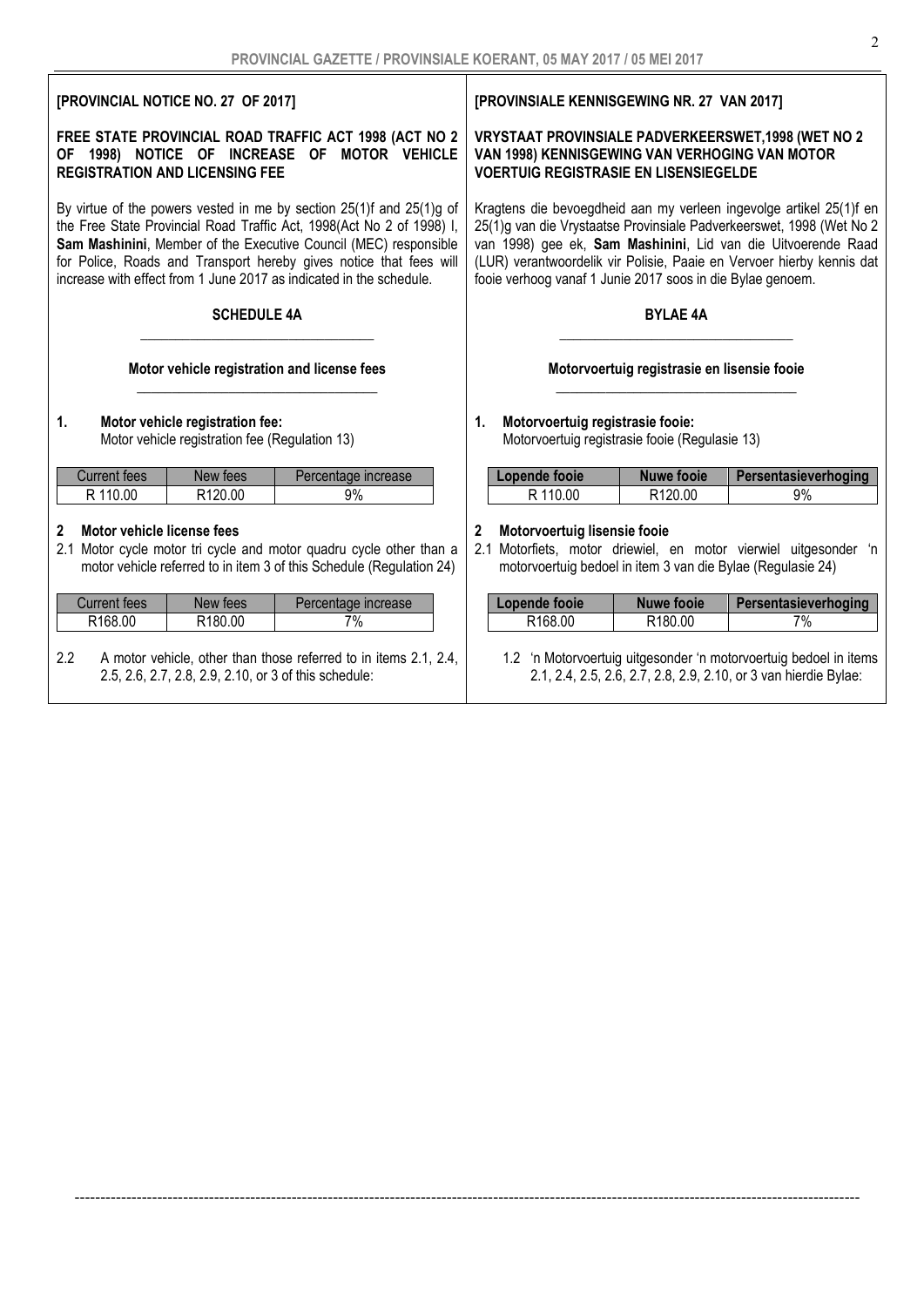## PROVINCIAL GAZETTE / PROVINSIALE KOERANT, 05 MAY 2017 / 05 MEI 2017

## SCHEDULE 1: MISCELLANEOUS FEES BYLAE 1: ALGEMENE GELDE

|--|--|

#### TABLE 1 TABEL 1

| <b>ITEM</b>    |                                                                                                                                                                                                                                                                                                                                |                                                                                                                                                                                                                                                                                                                                   | <b>Current</b><br>fees<br>Lopende<br>fooie | <b>New fees</b><br>Nuwe fooje | %<br><b>Increase</b><br>$\%$<br>Verhoging | Section of act or<br><b>Regulation</b><br>Artikel van Wet of<br><b>Regulasie</b>                                              |
|----------------|--------------------------------------------------------------------------------------------------------------------------------------------------------------------------------------------------------------------------------------------------------------------------------------------------------------------------------|-----------------------------------------------------------------------------------------------------------------------------------------------------------------------------------------------------------------------------------------------------------------------------------------------------------------------------------|--------------------------------------------|-------------------------------|-------------------------------------------|-------------------------------------------------------------------------------------------------------------------------------|
| -1             | Application for registration as inspector of licenses,<br>examiner of vehicles, examiner of driving licenses or<br>traffic officer.                                                                                                                                                                                            | Aansoek vir registrasie as inspekteur van lisensies,<br>ondersoeker van voertie, ondersoeker van<br>bestuurs<br>lisensies of vekeersbeampte                                                                                                                                                                                       | 48.00                                      | 48.00                         | $0\%$                                     | Sec/Art $4(2)$<br>Act/Wet 29/1989                                                                                             |
| $\overline{2}$ | Application for learner's license (excluding issuing of<br>learner's license) including testing                                                                                                                                                                                                                                | Aansoek vir leerling lisensie (uitgesluit uitreiking van<br>leerling lisensie) ingesluit toetsing                                                                                                                                                                                                                                 | 92.00                                      | 92.00                         | $0\%$                                     | Sec/Art 17(2)<br>Act/Wet 93/1996<br>Reg 103(1)(d)<br>Act/Wet 93/1996                                                          |
| 3              | Issue of learner's license                                                                                                                                                                                                                                                                                                     | Uitreiking van leerling lisensie                                                                                                                                                                                                                                                                                                  | 48.00                                      | 48.00                         | $0\%$                                     | Sec /Art1<br>17(23)<br>Act/Wet 93/1996<br>Reg 105(1)<br>Act/Wet 93/1996                                                       |
|                | Application for driving license (excluding issuing of card)<br>including testing in the case of:<br>a) Code C1, C, EC1 or EC<br>Code B or EB<br>b)<br>Code A1 or A<br>C)                                                                                                                                                       | Aansoek vir bestuurders lisensie (uitgesluit uitreiking van<br>kaart) ingesluit toetsing in die geval van:<br>Kode C1, C, EC1 of EC<br>a)<br>Kode B of EB<br>b)<br>Kode A1 of A<br>C)                                                                                                                                             | 232.00<br>206.00<br>166.00                 | 232.00<br>206.00<br>166.00    | 0%                                        | Sec/Art 18(2)<br>Act/Wet 93/1996<br>Reg 106(1)(d)<br>Act 93/1996                                                              |
| 5              | a) Issue of driving license card, substitution of driving<br>license card within the period referred to in regulation<br>101(20)(a) Act 93/1996 or license by virtue of foreign<br>government driving license.<br>Substitution of driver's license outside the period<br>b)<br>referred to in regulation 101(2)(a) Act 93/1996 | a) Uitreiking van bestuurs lisensie kaart, vervanging van<br>bestuurs lisensie kaart binne die periods verwys na in<br>regulase 101(20)(a) Wet 93/1996 of lisensie op grond<br>van buitelandse bestuurs lisensie.<br>Vervanging van bestuurs lisensie buite die periode<br>b)<br>soos verwys na in regulasie101(2)(a) Wet 93/1996 | 186.00                                     | 186.00                        | $0\%$                                     | Sec/Art 18(4), 24(3),<br>19,20 and 23<br>Act/Wet 93/1996<br>Reg 106(3)(b) and<br>108(1)<br>Act/Wet 93/1996<br>Act/Wet 93/1996 |
| 6              | Application for registration of a driving license testing<br>centre                                                                                                                                                                                                                                                            | Aansoek vir registrasie van 'n bestuurders lisensie<br>toetsstasie                                                                                                                                                                                                                                                                | 0.00                                       | 0.00                          | 0%                                        | Sec/Art 8A(1)<br>Act/Wet 93/1996                                                                                              |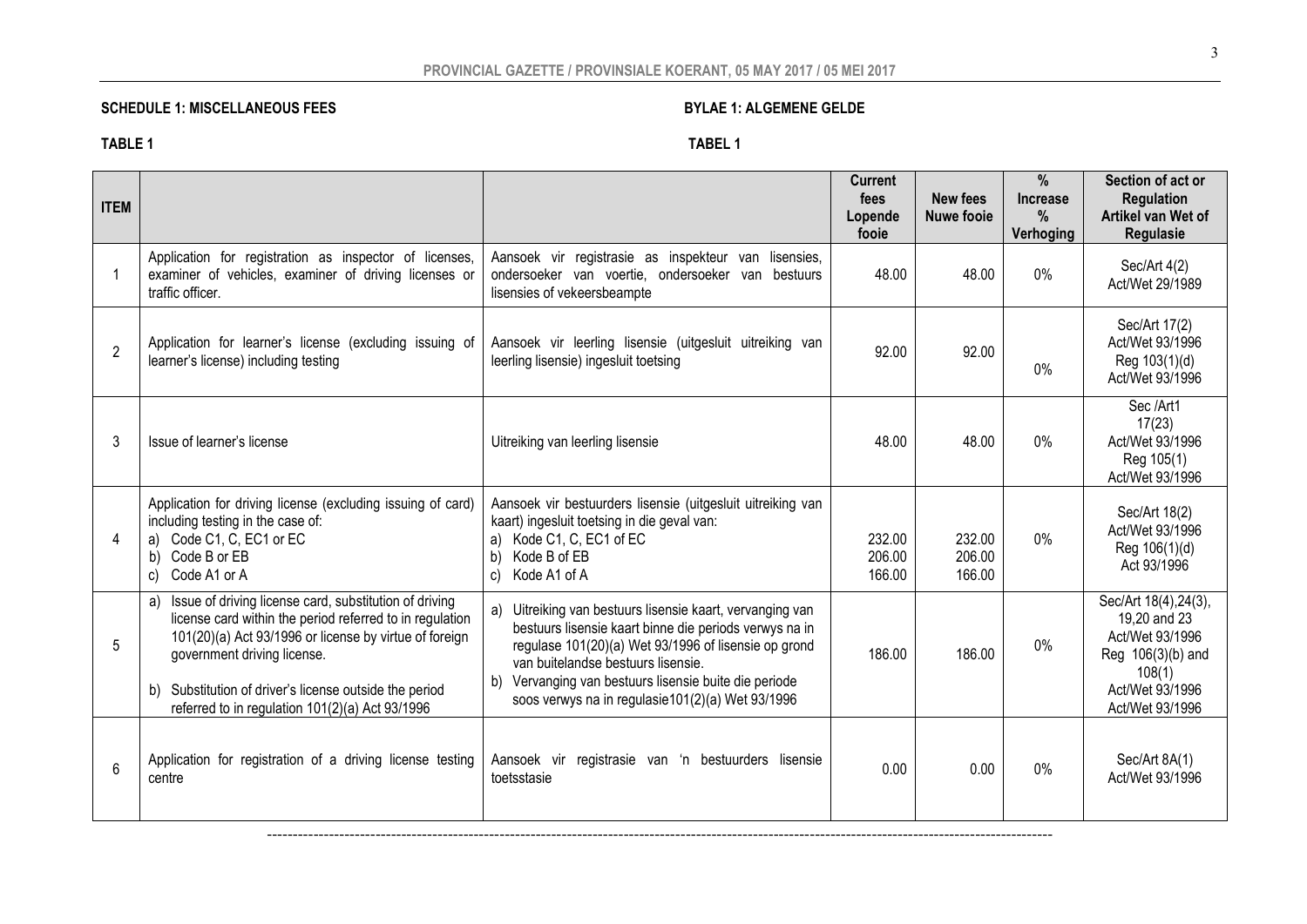| <b>ITEM</b> |                                                                                                                                                                                                                                                                          |                                                                                                                                                                                                                                                                                   | <b>Current</b><br>fees<br>Lopende<br>fooie             | <b>New fees</b><br><b>Nuwe fooie</b>       | %<br><b>Increase</b><br>$\%$<br>Verhoging | Section of act or<br><b>Regulation</b><br>Artikel van Wet of<br><b>Regulasie</b>    |
|-------------|--------------------------------------------------------------------------------------------------------------------------------------------------------------------------------------------------------------------------------------------------------------------------|-----------------------------------------------------------------------------------------------------------------------------------------------------------------------------------------------------------------------------------------------------------------------------------|--------------------------------------------------------|--------------------------------------------|-------------------------------------------|-------------------------------------------------------------------------------------|
| 7           | Application for temporary driving license (TDL)                                                                                                                                                                                                                          | Aansoek vir tydelike bestuurders lisensie (TBL)                                                                                                                                                                                                                                   | 48.00                                                  | 48.00                                      | $0\%$                                     | Reg<br>$100(30)(C)$ and<br>112(1)(a)<br>Act/Wet 93/1996                             |
| 8           | Application for particulars of paper card type driving type<br>driving license (POD)                                                                                                                                                                                     | Aansoek vir besonderhede van papier kaart tipe bestuurs<br>lisensie (BVB)                                                                                                                                                                                                         | 79.00                                                  | 79.00                                      | $0\%$                                     | Reg 112(2)(a)(l)<br>Act/We<br>96/1996t                                              |
| 9           | Application for testing for an instructors certificate                                                                                                                                                                                                                   | Aansoek vir toetsing vir 'n instrukteurs sertifikaat                                                                                                                                                                                                                              |                                                        |                                            |                                           | Reg 250(2)<br>Act/Wet 29/1989                                                       |
| 10          | Issue of instructor's certificate                                                                                                                                                                                                                                        | Uitreiking van instrukteurs sertifikaat                                                                                                                                                                                                                                           | 40.00                                                  | 40.00                                      | $0\%$                                     | Reg 250(10)(C)<br>Act/Wet<br>29/1989                                                |
| 11          | a) Application for professional driving permit (excluding<br>issuing of driving license card).<br>b) Issue of professional driving permit on license card.                                                                                                               | a) Aansoek vir professionele bestuurs permit (uitgesluit<br>uitreiking van bestuurs lisensie kaart)<br>b) Uitreiking van professionele bestuurs permit op<br>bestuurs lisensie kaart                                                                                              | 75.00<br>186.00                                        | 75.00<br>186.00                            | $0\%$                                     | Sec/Art 32<br>Act/Wet 93/1996<br>Reg 118(2)(3a)<br>And 119(1)<br>Act/Wet<br>93/1996 |
| 12          | Application for registration of testing station:<br>a) Provincial testing station<br>b) Private testing station (including local authorities)                                                                                                                            | Aansoek vir registrasie van toets stasie;<br>Provinsiale toetsstasie<br>a)<br>b) Privaat toetsstasie (insluitend plaaslike owerhede)                                                                                                                                              | 0.00<br>20,218.00                                      | 0.00<br>20,218.00                          | $0\%$                                     | Sec/Art 38<br>Act/Wet 93/1996                                                       |
| 13          | Application for testing for certification of roadworthiness:<br>a) Motorcycles, motor tricycles, motor quadru cycles<br>and motor cycles with side cars<br>b) Busses<br>Goods vehicles (excluding trailers)<br>c)<br>All other motor vehicles (including trailers)<br>d) | Aansoek vir toetsing vir sertifisering van padwaardigheid:<br>a) Motorfietse, motor driewielfietse, motor vierwielfietse<br>en motorfietse met syspane.<br>b)<br><b>Busse</b><br>Goedere voertuie (sleepwaens uitgesluit)<br>C)<br>d) Alle ander voertuie (insluitend sleepwaens) | 82.00<br>174.00<br>174.00<br>130.00                    | 82.00<br>174.00<br>174.00<br>130.00        | $0\%$                                     | Reg 139(1)(B)<br>Act/Wet 93/1996                                                    |
| 14          | Application for testing for certification of roadworthiness<br>at a testing station which is not a registering authority.                                                                                                                                                | Aansoek vir toetsing vir sertifisering van padwaardigheid<br>by a toets stasie wat nie 'n registrasie owerheid is nie                                                                                                                                                             | Shall be<br>determined<br>by the<br>testing<br>station | Sal deur die<br>toetsstasie<br>bepaal word |                                           | Reg 140(1)<br>Act/Wet 93/1996                                                       |
| 15          | Issue certification of roadworthiness                                                                                                                                                                                                                                    | Uitreiking van padwaardigheid sertifisering                                                                                                                                                                                                                                       | 66.00                                                  | 66.00                                      | $0\%$                                     | Reg 141(1)<br>Act/Wet 93/1996                                                       |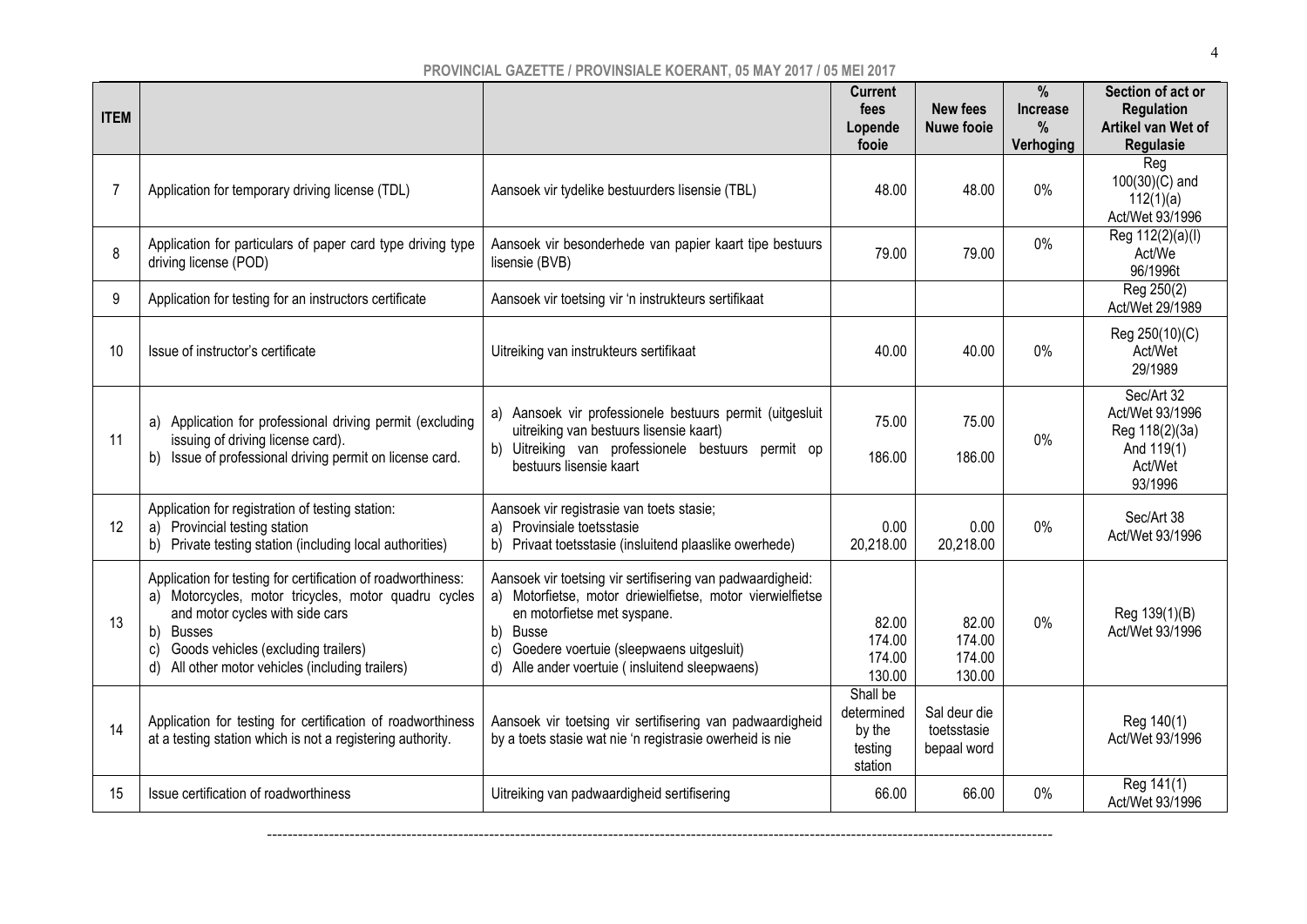| <b>ITEM</b> |                                                                                                                                                                                                                                                                                                                                                                                                                                                                                                                                                                                           |                                                                                                                                                                                                                                                                                                                                                                                                                                                                                                                                                                                                             | <b>Current</b><br>fees<br>Lopende<br>fooie | <b>New fees</b><br><b>Nuwe fooie</b> | %<br><b>Increase</b><br>%<br>Verhoging | Section of act or<br><b>Regulation</b><br>Artikel van Wet of<br>Regulasie |
|-------------|-------------------------------------------------------------------------------------------------------------------------------------------------------------------------------------------------------------------------------------------------------------------------------------------------------------------------------------------------------------------------------------------------------------------------------------------------------------------------------------------------------------------------------------------------------------------------------------------|-------------------------------------------------------------------------------------------------------------------------------------------------------------------------------------------------------------------------------------------------------------------------------------------------------------------------------------------------------------------------------------------------------------------------------------------------------------------------------------------------------------------------------------------------------------------------------------------------------------|--------------------------------------------|--------------------------------------|----------------------------------------|---------------------------------------------------------------------------|
| 16          | Identification of an operator                                                                                                                                                                                                                                                                                                                                                                                                                                                                                                                                                             | Identifikasie van 'n operateur                                                                                                                                                                                                                                                                                                                                                                                                                                                                                                                                                                              | 120.00                                     | 120.00                               | $0\%$                                  | Sec/Art 45(4)(b)<br>Act/Wet 93/1996                                       |
| 17          | Application for a duplicate permanent operator's card                                                                                                                                                                                                                                                                                                                                                                                                                                                                                                                                     | Aansoek vir 'n duplikaat permanente operateurs kaart                                                                                                                                                                                                                                                                                                                                                                                                                                                                                                                                                        | 120.00                                     | 120.00                               | $0\%$                                  | Sec/Art 45(3)<br>Act/Wet 93/1996                                          |
| 18          | Application for a new operator's card due to change in<br>address or registration number                                                                                                                                                                                                                                                                                                                                                                                                                                                                                                  | Aansoek vir 'n nuwe operateurs kaart weens adres<br>verandering of verandering van registraie nommer                                                                                                                                                                                                                                                                                                                                                                                                                                                                                                        | 29.00                                      | 29.00                                | $0\%$                                  | Reg 270(3)<br>Act/Wet 93/1996                                             |
| 19          | Information confirming cost:<br>a) Normal fee<br>b) Search fee when necessary<br>c) Accident confirmation                                                                                                                                                                                                                                                                                                                                                                                                                                                                                 | Inligting bevestigings koste:<br>a) Normale tarief<br>b) Soek fooi indien nodig<br>Ongeluk inligting<br>C)                                                                                                                                                                                                                                                                                                                                                                                                                                                                                                  | 75.00<br>48.00<br>95.00                    | 75.00<br>48.00<br>95.00              | $0\%$                                  | Sec/Art 78(3) and (4)<br>Act/Wet 93/1996                                  |
| 20          | Application for exemption of parking provisions                                                                                                                                                                                                                                                                                                                                                                                                                                                                                                                                           | Aansoek vir vrystelling van parkering bepalings                                                                                                                                                                                                                                                                                                                                                                                                                                                                                                                                                             | 54.00                                      | 54.00                                | $0\%$                                  | Sec/Art 80<br>Act/Wet 93/1996                                             |
| 21          | Issuing of a duplicate document or token in respect of:<br>a) Driving license card<br>b) Registration/deregistration certificate<br>Personalised registration number certificate<br>C)<br>d) Registration of a manufacturer, importer and builder<br>(MIB) of vehicles<br>e) Motor trade number registration certificate<br>Traffic register number registration certificate<br>f<br>Learner's license<br>g)<br>h) Vehicle testing station/driver's license testing centre<br>registration certificate<br>Any other document<br>I)<br>Registration of manufacturer of number plates<br>j) | Uitreiking van 'n duplikaat document ten opsigte van:<br>Bestuurders lisensie kaart<br>a)<br>b)<br>Registrasie/deregistrasie sertifikaat<br>Persoonlike registrasie nommer sertifikaat<br>$\mathbf{c}$<br>Registrasie van vervaardiger, invoerder en bouer<br>d)<br>(VIB) van voertuie<br>Motor handelaar nommer registrasie sertifikaat<br>e)<br>Verkeer register nommer registrasie sertifikaat<br>f)<br>Leerling lisensie<br>g)<br>Voertuig toets stasie/bestuurs lisensie toets sentrum<br>h)<br>registrasie sertifikaat<br>Enige ander dokument<br>i)<br>Registrasie van vervaardiger van nommer plate | 186.00                                     | 186.00                               | $0\%$                                  | Reg 16<br>Act/Wet 93/1996                                                 |
| 22          | Application for a personalised registration number:<br>a) according to a format "FFFLLLEC" where "F"<br>represents a figure and "L" a letter as approved by<br>the MEC responsible for Road Traffic<br>b) Application for a personalised registration number of<br>the format "SHONGO FS" where the letters<br>represents the name of the owner as approved by the<br>MEC entrusted with Road Traffic.                                                                                                                                                                                    | Aansoek vir 'n persoonlike registrasie nommer:<br>a) volgens 'n format "SSSLLLEC" waar "S" 'n syfer<br>verteenwoordig en "L" 'n letter soos goedgekeur deur<br>die LUR verantwoordelik vir Pad Verkeer.<br>volgens 'n format "SHONGO FS" waar die letters die<br>b)<br>naam van die eienaar verteenwoordig soos deur die<br>LUK belas met Pad Verkeer goedgekeur.                                                                                                                                                                                                                                           | R1 050.00<br>R <sub>2</sub> 415.00         | R1 113.00<br>R <sub>2</sub> 560      | 6%<br>6%                               | Reg 27<br>Act/Wet 93/1996                                                 |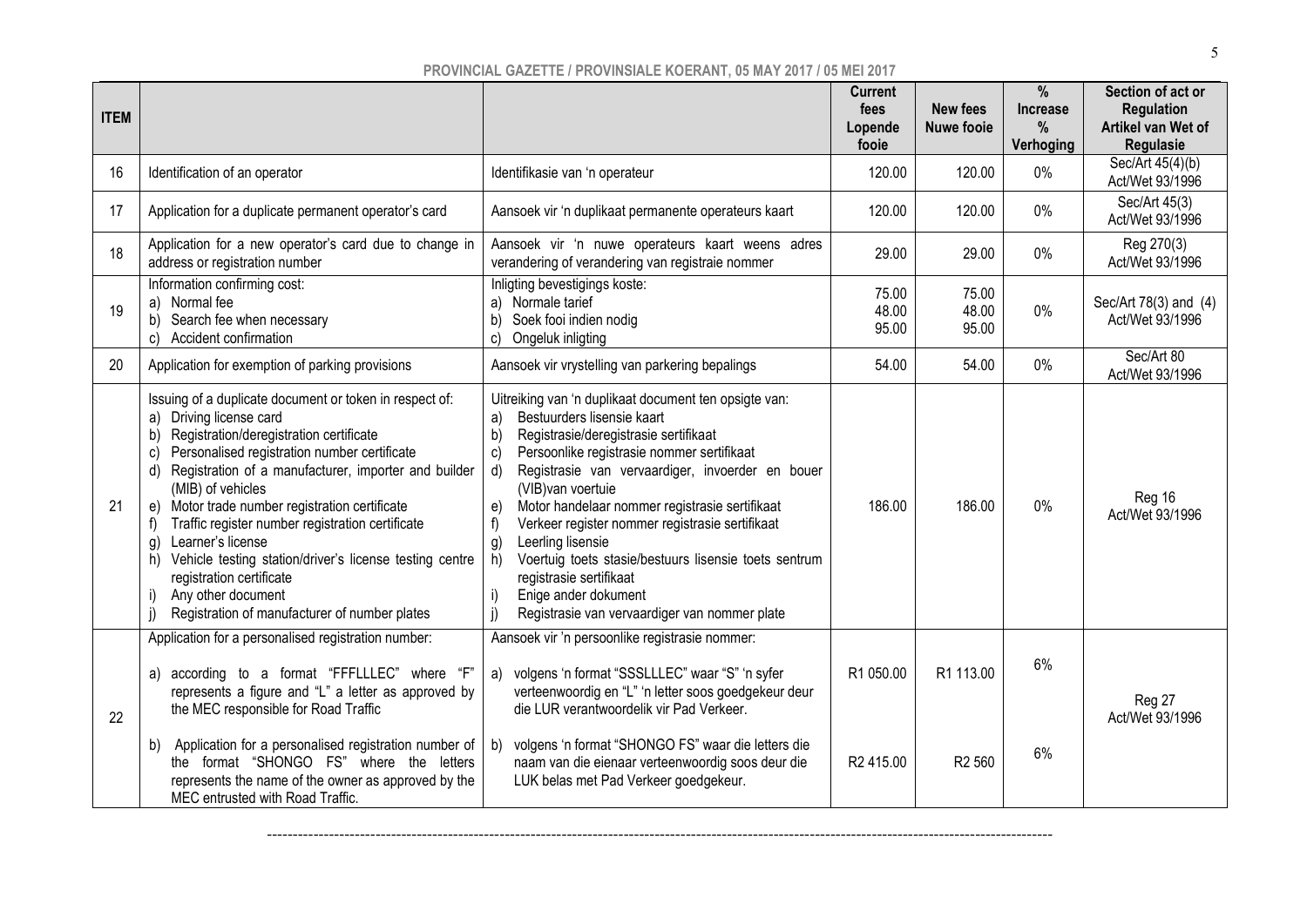| <b>ITEM</b> |                                                                                                                                                             |                                                                                                                                                      | <b>Current</b><br>fees<br>Lopende<br>fooie | <b>New fees</b><br><b>Nuwe fooie</b> | $\frac{0}{0}$<br><b>Increase</b><br>$\%$<br>Verhoging | Section of act or<br><b>Regulation</b><br>Artikel van Wet of<br>Regulasie |
|-------------|-------------------------------------------------------------------------------------------------------------------------------------------------------------|------------------------------------------------------------------------------------------------------------------------------------------------------|--------------------------------------------|--------------------------------------|-------------------------------------------------------|---------------------------------------------------------------------------|
| 23          | Retaining of a personalised motor vehicle registration<br>number by the holder of a personalised number plate<br>(PNP)                                      | Behoud van 'n persoonlike motorvoertuig registrasie<br>nommer deur die houer van 'n persoonlike nommer plaat<br>(PNP)                                | R362.00                                    | R384.00                              | 6%                                                    | Reg 27<br>Act/Wet 93/1996                                                 |
| 24          | Retaining of a special motor vehicle registration number<br>by the holder of a special registration number                                                  | Behoud van 'n spesiale motorvoertuig registrasie nommer<br>deur the houer van 'n spesiale registrasie nommer                                         | R252.00                                    | R268.00                              | 6%                                                    | Reg 27<br>Act/Wet 93/1996                                                 |
| 25          | Application for transfer of a personalised registration<br>number from one motor vehicle to another by the holder<br>of a personalised registration number. | Aansoek vir oordrag van 'n spesiale registrasie nommer<br>van een motorvoertuig na 'n ander deur die houer van 'n<br>persoonlike registrasie nommer. | R735.00                                    | R779.00                              | 6%                                                    | Reg 27<br>Act/Wet 93/1996                                                 |
| 26          | Retaining of an ordinary FS registration number<br>(Not available)                                                                                          | Behoud van 'n ordinêre FS registrasie nommer                                                                                                         | N/A                                        | N/A                                  |                                                       | Reg 27<br>Act/Wet 93/1996                                                 |
| 27          | Duplicate personalised number plates:<br>a) Per set of number plates<br>b) Per single plate                                                                 | Duplikaat persoonlike nommer plate:<br>Per stel nommer plate<br>a)<br>b)<br>Per enkel plaat                                                          | 324.00<br>194.00                           | 324.00<br>194.00                     | $0\%$                                                 | 27                                                                        |
|             | Activities on public roads<br>(a) Application for a permit to use public roads for                                                                          | Aktiwiteite op publieke paaie:<br>Aansoek vir 'n permit om 'n publieke pad vir aktiwiteite<br>a)<br>en sport byeenkomste te gebruik                  | 80.00                                      | 80.00                                | 0%                                                    |                                                                           |
|             | activities and sporting events<br>(b) Assistance by traffic officer per hour during an event                                                                | Bystand deur verkeers beampte per uur gedurende 'n<br>b)<br>byeenkoms                                                                                | 100.00                                     | 100.00                               | 0%                                                    |                                                                           |
| 28          | (c) Assistance by traffic officer per hour during church<br>and non-profit organisation events                                                              | Bystand deur verkeers beampte per uur gedurende<br>C)<br>kerk en nie-winsgewende organisasie byeenkomste                                             | 0.00                                       | 0.00                                 | 0%                                                    | 28                                                                        |
|             | (d) Traffic assistance during events per kilometre per<br>vehicle                                                                                           | Vekeers bystand gedurende byeenkomste per<br>d)<br>kilometer per voertuig                                                                            | 10.00                                      | 10.00                                | 0%                                                    |                                                                           |
|             | (e) Application for a permit to use public roads for film<br>activities                                                                                     | Aansoek vir 'n permit om publieke paaie vir film<br>e)<br>aktiwiteite te gebruik                                                                     | 3,000.0                                    | 3,000.                               | 0%                                                    |                                                                           |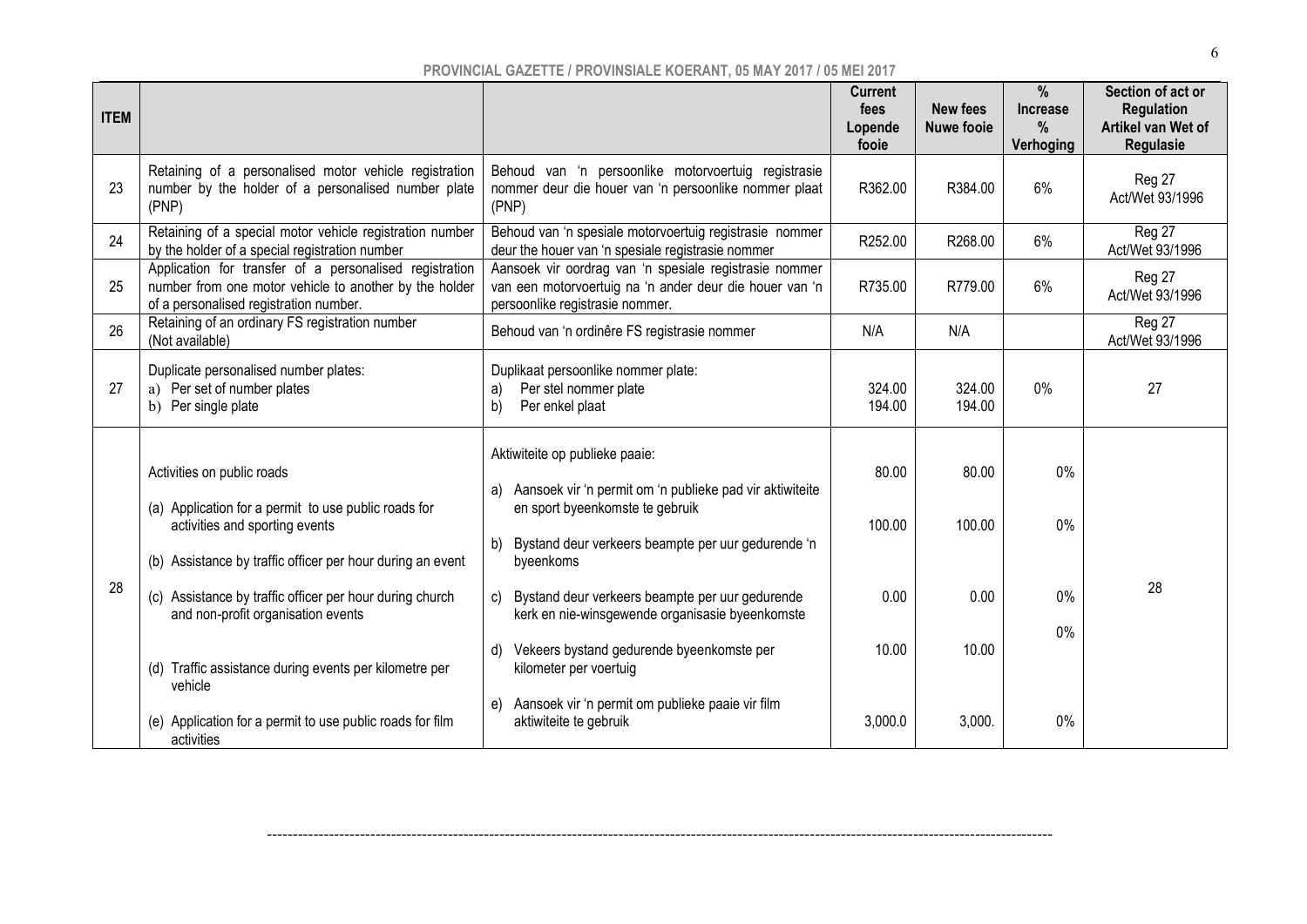*2.2 A motor vehicle, other than 2.1, 2.4, 2.5, 2.6, 2.7, 2.8, 2.9, 2.10 or 3 of this schedule with a tare of-* 

 *'n Motorvoertuig uitgesonder 2.1, 2.4, 2.5, 2.6, 2.7, 2.8, 2.9, 2.10 of 3 hierdie skedule met 'n tarra van-*

| <b>TARE/TARRA</b> | <b>Current fees</b><br>2016/2017<br><b>Huidige fooie</b><br>(RAND)                                                                                                             | <b>New fees</b><br>2016/2017<br><b>Nuwe fooie</b><br>(RAND) | % Increase / % Verhoging |
|-------------------|--------------------------------------------------------------------------------------------------------------------------------------------------------------------------------|-------------------------------------------------------------|--------------------------|
| $0 - 250$         | R 282.00                                                                                                                                                                       | R 300.00                                                    | 6%                       |
| 251-500           | R 282.00                                                                                                                                                                       | R 300.00                                                    | 6%                       |
| 501-750           | R 282.00                                                                                                                                                                       | R 300.00                                                    | 6%                       |
| 751-1000          | R426.00                                                                                                                                                                        | R 450.00                                                    | 6%                       |
| 1001-1250         | R426.00                                                                                                                                                                        | R 450.00                                                    | 6%                       |
| 1251-1500         | R 570.00                                                                                                                                                                       | R 606.00                                                    | 6%                       |
| 1501-1750         | R 570.00                                                                                                                                                                       | R 606.00                                                    | 6%                       |
| 1751-2000         | R 720.00                                                                                                                                                                       | R 762.00                                                    | 6%                       |
| 2001-2250         | R 720.00                                                                                                                                                                       | R 762.00                                                    | 6%                       |
| 2251-2500         | R 1 008.00                                                                                                                                                                     | R 1 068.00                                                  | 6%                       |
| 2501-2750         | R 1 008.00                                                                                                                                                                     | R 1 068.00                                                  | 6%                       |
| 2751-3000         | R 1 284.00                                                                                                                                                                     | R 1 362.00                                                  | 6%                       |
| 3001-3250         | R 1 380.00                                                                                                                                                                     | R 1 464.00                                                  | 6%                       |
| 3251-3500         | R 1 632.00                                                                                                                                                                     | R 1728.00                                                   | 6%                       |
| 3501-3750         | R 1896.00                                                                                                                                                                      | R 2 010.00                                                  | 6%                       |
| 3751-4000         | R 2 100.00                                                                                                                                                                     | R 2 226.00                                                  | 6%                       |
| 4001-4250         | R 2 280.00                                                                                                                                                                     | R 2 418.00                                                  | 6%                       |
| 4250-4500         | R 2 472.00                                                                                                                                                                     | R 2 622.00                                                  | 6%                       |
| 4501-4750         | R 2 700.00                                                                                                                                                                     | R 2 862.00                                                  | 6%                       |
| 4751-5000         | R 2 892.00                                                                                                                                                                     | R 3 066.00                                                  | 6%                       |
| 5001-5250         | R 4 380.00                                                                                                                                                                     | R 4 644.00                                                  | 6%                       |
| 5251-5500         | R 4 836.00                                                                                                                                                                     | R 5 124.00                                                  | 6%                       |
| 5501-5750         | R 5 292.00                                                                                                                                                                     | R 5 610.00                                                  | 6%                       |
| 5751-6000         | R 5 844.00                                                                                                                                                                     | R 6 192.00                                                  | 6%                       |
| 6001-6250         | R 6 288.00                                                                                                                                                                     | R 6 666.00                                                  | 6%                       |
| 6251-6500         | R 6 720.00                                                                                                                                                                     | R 7 122.00                                                  | $6\%$                    |
| 6501-6750         | R 7 440.00                                                                                                                                                                     | R 7 884.00                                                  | 6%                       |
| 6751-7000         | R 7 908.00                                                                                                                                                                     | R 8 382.00                                                  | 6%                       |
| 7001-7250         | R 8 328.00                                                                                                                                                                     | R 8 826.00                                                  | 6%                       |
| 7251-7500         | R 8 796.00                                                                                                                                                                     | R 9 324.00                                                  | 6%                       |
| 7501-8000         | R 9 708.00                                                                                                                                                                     | R 10 290.00                                                 | 6%                       |
| 8001-8500         | R 11 100.00                                                                                                                                                                    | R 11 766.00                                                 | 6%                       |
| 8501-9000         | R 12 072.00                                                                                                                                                                    | R 12 798.00                                                 | 6%                       |
| 9001-9500         | R 13 416.00                                                                                                                                                                    | R 14 220.00                                                 | 6%                       |
| 9501-10000        | R 14 580.00                                                                                                                                                                    | R 15 456.00                                                 | 6%                       |
| 10001-10500       | R 16 272.00                                                                                                                                                                    | R 17 250.00                                                 | 6%                       |
| 10501-11000       | R 17 676.00                                                                                                                                                                    | R 18 738.00                                                 | 6%                       |
| 11001-11500       | R 19 308.00                                                                                                                                                                    | R 20 466.00                                                 | 6%                       |
| 11501-12000       | R 21 048.00                                                                                                                                                                    | R 22 308.00                                                 | 6%                       |
|                   | R 22 308.00 plus R 2 700.00 for each additional 500 kg or part thereof above 12000kg<br>R 22 308.00 plus R 2 700.00 vir elke addisionele 500 kg of gedeelte daarvan bo 12000kg |                                                             |                          |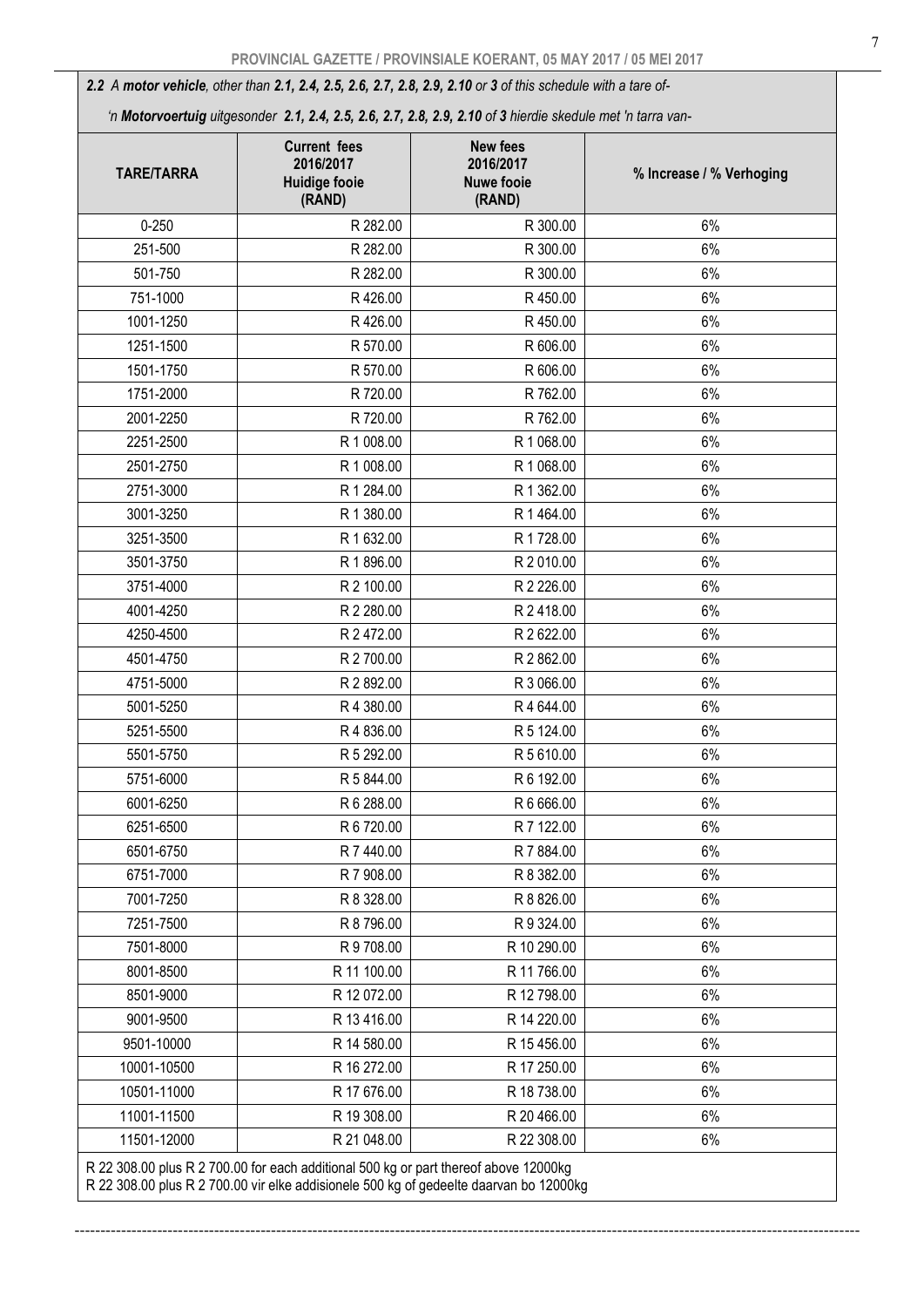*2.3 A trailer other than a semi-trailer which is used only in connection with the owner's own farming activities, other than a motor vehicle referred to in item 2.8, 2.10 or 3 of this Schedule with a tare of-* 

 *'n Sleepwa, anders as 'n leunwa wat gebruik word slegs in verbands met die eienaar se eie boerdery bedrywighede anders as 'n motorvoertuig bedoel in item 2.8, 2.10, of 3 van hierdie skedule met 'n tarra van-*

| <b>TARE/TARRA</b>           | <b>Current fees</b><br>2016/2017<br><b>Huidige fooie</b><br>(RAND) | <b>New fees</b><br>2017/2018<br><b>Nuwe fooie</b><br>(RAND) | % Increase / % Verhoging |
|-----------------------------|--------------------------------------------------------------------|-------------------------------------------------------------|--------------------------|
| $0 - 250$                   | R 138.00                                                           | R 144.00                                                    | 4%                       |
| 251-500                     | R 138.00                                                           | R 144.00                                                    | 4%                       |
| 501-750                     | R 138.00                                                           | R 144.00                                                    | 4%                       |
| 751-1000                    | R 138.00                                                           | R 144.00                                                    | 4%                       |
| 1001-1250                   | R 138.00                                                           | R 144.00                                                    | 4%                       |
| 2001-2250                   | R 138.00                                                           | R 144.00                                                    | 4%                       |
| 2251-2500                   | R 138.00                                                           | R 144.00                                                    | 4%                       |
| 2501-2750                   | R 138.00                                                           | R 144.00                                                    | 4%                       |
| 2751-3000                   | R 138.00                                                           | R 144.00                                                    | 4%                       |
| 3001-3250                   | R 138.00                                                           | R 144.00                                                    | 4%                       |
| 3251-3500                   | R 138.00                                                           | R 144.00                                                    | 4%                       |
| 3501-3750                   | R 138.00                                                           | R 144.00                                                    | 4%                       |
| 3751-4000                   | R 138.00                                                           | R 144.00                                                    | 4%                       |
| 4001-4250                   | R 138.00                                                           | R 144.00                                                    | 4%                       |
| 4250-4500                   | R 138.00                                                           | R 144.00                                                    | 4%                       |
| 4501-4750                   | R 138.00                                                           | R 144.00                                                    | 4%                       |
| 4751-5000                   | R 138.00                                                           | R 144.00                                                    | 4%                       |
| 5001-5250                   | R 138.00                                                           | R 144.00                                                    | 4%                       |
| 5251-5500                   | R 138.00                                                           | R 144.00                                                    | 4%                       |
| 5501-5750                   | R 138.00                                                           | R 144.00                                                    | 4%                       |
| $0 - 250$                   | R 138.00                                                           | R 144.00                                                    | 4%                       |
| 251-500                     | R 138.00                                                           | R 144.00                                                    | 4%                       |
| 5751-6000                   | R 138.00                                                           | R 144.00                                                    | 4%                       |
| 6001-6250                   | R 138.00                                                           | R 144.00                                                    | 4%                       |
| 6251-6500                   | R 138.00                                                           | R 144.00                                                    | 4%                       |
| 6501-6750                   | R 138.00                                                           | R 144.00                                                    | 4%                       |
| 6751-7000                   | R 138.00                                                           | R 144.00                                                    | 4%                       |
| 7001-7250                   | R 138.00                                                           | R 144.00                                                    | 4%                       |
| 7251-7500                   | R 138.00                                                           | R 144.00                                                    | 4%                       |
| 7501-8000                   | R 138.00                                                           | R 144.00                                                    | 4%                       |
| 8001-8500                   | R 138.00                                                           | R 144.00                                                    | 4%                       |
| 8501-9000                   | R 138.00                                                           | R 144.00                                                    | 4%                       |
| 9001-9500                   | R 138.00                                                           | R 144.00                                                    | 4%                       |
| 9501-10000                  | R 138.00                                                           | R 144.00                                                    | 4%                       |
| 10001-10500                 | R 138.00                                                           | R 144.00                                                    | 4%                       |
| 10501-11000                 | R 138.00                                                           | R 144.00                                                    | 4%                       |
| 12001kg and higher R 144.00 |                                                                    |                                                             |                          |
| 12001kg en hoër R144.00     |                                                                    |                                                             |                          |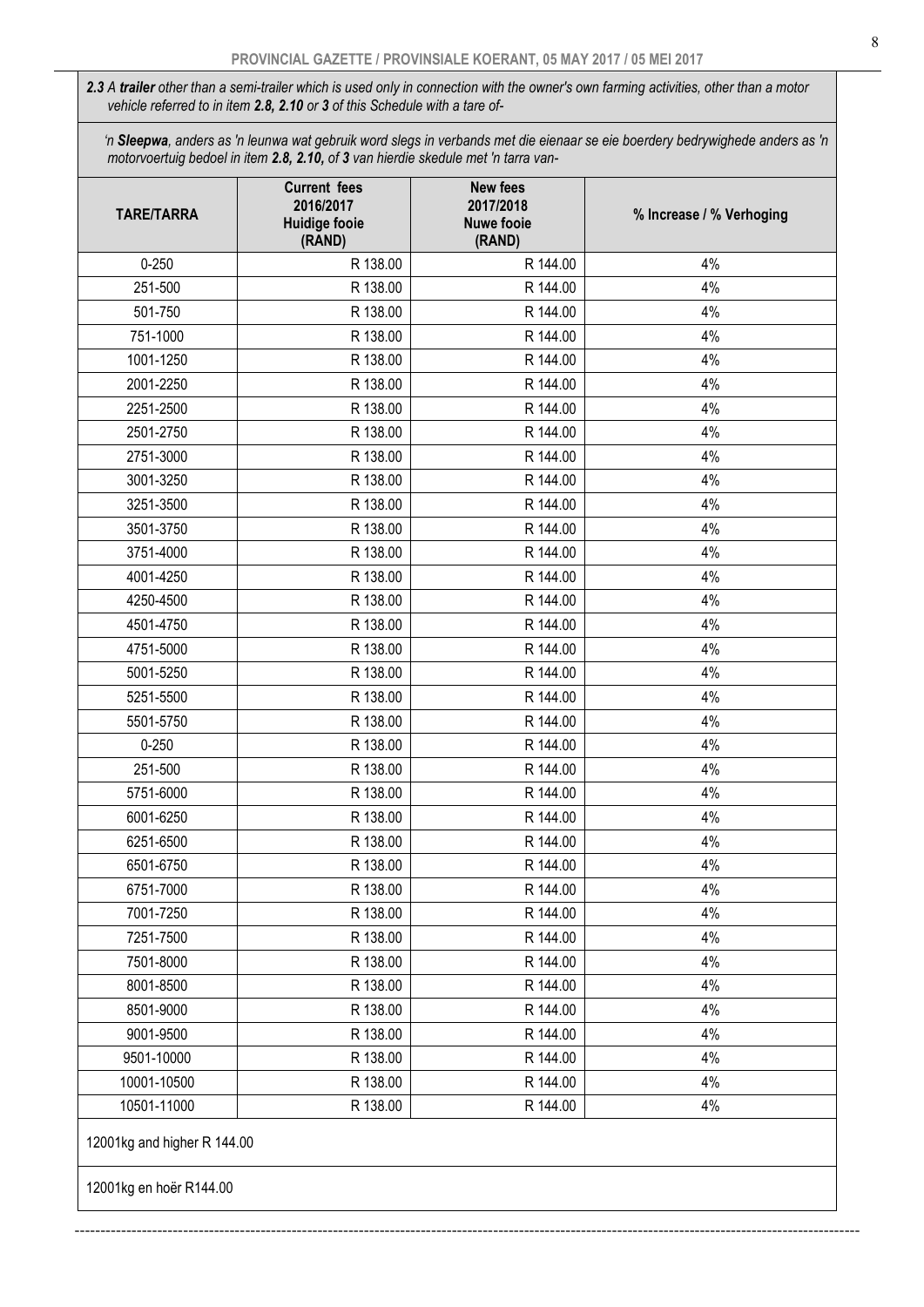*2.4 A breakdown vehicle, other than a motor vehicle referred to in item 3 of this Schedule with a tare of-* 

 *'n Teëspoedwa uitgesonderd 'n motorvoertuig in item 3 hierdie skedule, met 'n tarra van-*

| <b>TARE/TARRA</b> | <b>Current fees</b><br>2016/2017<br><b>Huidige fooie</b><br>(RAND) | <b>New fees</b><br>2017/2018<br><b>Nuwe fooie</b><br>(RAND) | % Increase / % Verhoging |
|-------------------|--------------------------------------------------------------------|-------------------------------------------------------------|--------------------------|
| $0 - 250$         | R 876.00                                                           | R 930.00                                                    | 6%                       |
| 251-500           | R 876.00                                                           | R 930.00                                                    | 6%                       |
| 501-750           | R 876.00                                                           | R 930.00                                                    | 6%                       |
| 751-1000          | R 876.00                                                           | R 930.00                                                    | 6%                       |
| 1001-1250         | R 876.00                                                           | R 930.00                                                    | 6%                       |
| 1251-1500         | R 876.00                                                           | R 930.00                                                    | 6%                       |
| 1501-1750         | R 876.00                                                           | R 930.00                                                    | 6%                       |
| 1751-2000         | R 876.00                                                           | R 930.00                                                    | 6%                       |
| 2001-2250         | R 876.00                                                           | R 930.00                                                    | 6%                       |
| 2251-2500         | R 876.00                                                           | R 930.00                                                    | 6%                       |
| 2501-2750         | R 876.00                                                           | R 930.00                                                    | 6%                       |
| 2751-3000         | R 990.00                                                           | R 1 050.00                                                  | 6%                       |
| 3001-3250         | R 1 134.00                                                         | R 1 200.00                                                  | 6%                       |
| 3251-3500         | R 1 416.00                                                         | R 1 500.00                                                  | 6%                       |
| 3501-3750         | R 1 554.00                                                         | R 1 650.00                                                  | 6%                       |
| 3751-4000         | R 1 554.00                                                         | R 1 650.00                                                  | 6%                       |
| 4001-4250         | R 1848.00                                                          | R 1 956.00                                                  | 6%                       |
| 4250-4500         | R 1 986.00                                                         | R 2 106.00                                                  | 6%                       |
| 4501-4750         | R 2 262.00                                                         | R 2 400.00                                                  | 6%                       |
| 4751-5000         | R 2 406.00                                                         | R 2 550.00                                                  | 6%                       |
| 5001-5250         | R 7 440.00                                                         | R 7 884.00                                                  | 6%                       |
| 5251-5500         | R 7 440.00                                                         | R 7 884.00                                                  | 6%                       |
| 5501-5750         | R 7 440.00                                                         | R 7 884.00                                                  | 6%                       |
| 5751-6000         | R 7 440.00                                                         | R 7 884.00                                                  | 6%                       |
| 6001-6250         | R 7 440.00                                                         | R 7 884.00                                                  | 6%                       |
| 6251-6500         | R 7 440.00                                                         | R 7 884.00                                                  | 6%                       |
| 6501-6750         | R 7 440.00                                                         | R 7 884.00                                                  | 6%                       |
| 6751-7000         | R 7 440.00                                                         | R 7 884.00                                                  | 6%                       |
| 7001-7250         | R 7 440.00                                                         | R 7 884.00                                                  | 6%                       |
| 7251-7500         | R 7 926.00                                                         | R 8 400.00                                                  | 6%                       |
| 7501-8000         | R 7 926.00                                                         | R 8 400.00                                                  | 6%                       |
| 8001-8500         | R 9 774.00                                                         | R 10 362.00                                                 | 6%                       |
| 8501-9000         | R 10 902.00                                                        | R 11 556.00                                                 | 6%                       |
| 9001-9500         | R 12 318.00                                                        | R 13 056.00                                                 | 6%                       |
| 9501-10000        | R 13 020.00                                                        | R 13 800.00                                                 | 6%                       |
| 10001-10500       | R 14 586.00                                                        | R 15 462.00                                                 | 6%                       |
| 10501-11000       | R 15 852.00                                                        | R 16 806.00                                                 | 6%                       |
| 11001-11500       | R 18 126.00                                                        | R 19 212.00                                                 | 6%                       |
| 11501-12000       | R 18 684.00                                                        | R 19 806.00                                                 | 6%                       |

--------------------------------------------------------------------------------------------------------------------------------------------------------

R 19 806.00 plus R 2 700.00 for each additional 500kg or part thereof above 12000kg

R 19 806.00 plus R 2 700.00 vir elke addisionele 500kg of gedeelte daarvan bo 12000kg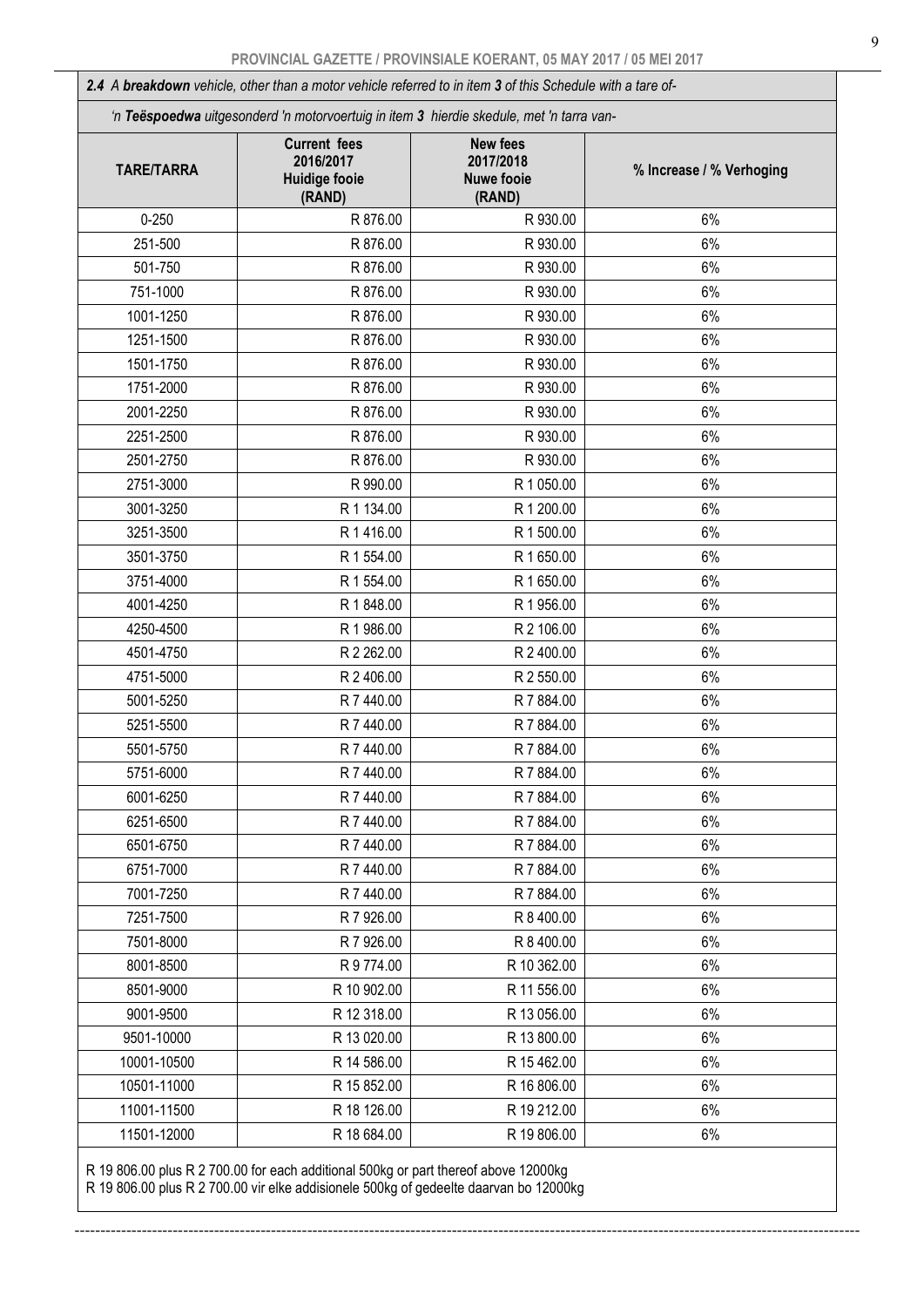### PROVINCIAL GAZETTE / PROVINSIALE KOERANT, 05 MAY 2017 / 05 MEI 2017

*2.5 A truck-tractor, other than a truck-tractor referred to in item 2.6 in this Schedule used by the owner thereof solely in connection with farming operations, other than for the conveyance of goods for reward on a public road with a tare of-* 

 *'n Voorspanmotor uitgesluit 'n Voorspanmotor in item 2.6 bedoel wat deur die eienaar daarvan uitsluitlik vir die doeleindes van boerdery bedrywighede, uitgesonder die vervoer van goedere op 'n openbare pad teen vergoeding gebruik word met 'n tarra van-*

| <b>TARE/TARRA</b> | <b>Current fees</b><br>2016/2017<br><b>Huidige fooie</b><br>(RAND)                                                                                                           | <b>New fees</b><br>2017/2018<br><b>Nuwe fooie</b><br>(RAND) | % Increase / % Verhoging |
|-------------------|------------------------------------------------------------------------------------------------------------------------------------------------------------------------------|-------------------------------------------------------------|--------------------------|
| $0 - 250$         | R 180.00                                                                                                                                                                     | R 192.00                                                    | 7%                       |
| 251-500           | R 312.00                                                                                                                                                                     | R 330.00                                                    | 6%                       |
| 501-750           | R 312.00                                                                                                                                                                     | R 330.00                                                    | 6%                       |
| 751-1000          | R 312.00                                                                                                                                                                     | R 330.00                                                    | 6%                       |
| 1001-1250         | R492.00                                                                                                                                                                      | R 522.00                                                    | 6%                       |
| 1251-1500         | R492.00                                                                                                                                                                      | R 522.00                                                    | 6%                       |
| 1501-1750         | R 720.00                                                                                                                                                                     | R 762.00                                                    | 6%                       |
| 1751-2000         | R 720.00                                                                                                                                                                     | R 762.00                                                    | 6%                       |
| 2001-2250         | R 828.00                                                                                                                                                                     | R 876.00                                                    | 6%                       |
| 2251-2500         | R 1 128.00                                                                                                                                                                   | R 1 194.00                                                  | 6%                       |
| 2501-2750         | R 1 128.00                                                                                                                                                                   | R 1 194.00                                                  | 6%                       |
| 2751-3000         | R 1 284.00                                                                                                                                                                   | R 1 362.00                                                  | 6%                       |
| 3001-3250         | R 1 380.00                                                                                                                                                                   | R 1 464.00                                                  | 6%                       |
| 3251-3500         | R 1 632.00                                                                                                                                                                   | R 1728.00                                                   | 6%                       |
| 3501-3750         | R 1896.00                                                                                                                                                                    | R 2 010.00                                                  | 6%                       |
| 3751-4000         | R 2 100.00                                                                                                                                                                   | R 2 226.00                                                  | 6%                       |
| 4001-4250         | R 2 280.00                                                                                                                                                                   | R 2 418.00                                                  | 6%                       |
| 4250-4500         | R 2 472.00                                                                                                                                                                   | R 2 622.00                                                  | 6%                       |
| 4501-4750         | R 2 700.00                                                                                                                                                                   | R 2 862.00                                                  | 6%                       |
| 4751-5000         | R 2 892.00                                                                                                                                                                   | R 3 066.00                                                  | 6%                       |
| 5001-5250         | R4 380.00                                                                                                                                                                    | R 4 644.00                                                  | 6%                       |
| 5251-5500         | R 4 836.00                                                                                                                                                                   | R 5 124.00                                                  | 6%                       |
| 5501-5750         | R 5 292.00                                                                                                                                                                   | R 5 610.00                                                  | 6%                       |
| 5751-6000         | R 5 844.00                                                                                                                                                                   | R 6 192.00                                                  | 6%                       |
| 6001-6250         | R 6 288.00                                                                                                                                                                   | R 6 666.00                                                  | 6%                       |
| 6251-6500         | R 6 720.00                                                                                                                                                                   | R 7 122.00                                                  | 6%                       |
| 6501-6750         | R 7 440.00                                                                                                                                                                   | R 7 884.00                                                  | 6%                       |
| 6751-7000         | R 7 908.00                                                                                                                                                                   | R 8 382.00                                                  | 6%                       |
| 7001-7250         | R 8 328.00                                                                                                                                                                   | R 8 826.00                                                  | 6%                       |
| 7251-7500         | R 8 796.00                                                                                                                                                                   | R 9 324.00                                                  | 6%                       |
| 7501-8000         | R 9 708.00                                                                                                                                                                   | R 10 290.00                                                 | 6%                       |
| 8001-8500         | R 11 100.00                                                                                                                                                                  | R 11 766.00                                                 | 6%                       |
| 8501-9000         | R 12 072.00                                                                                                                                                                  | R 12 798.00                                                 | 6%                       |
| 9001-9500         | R 13 416.00                                                                                                                                                                  | R 14 220.00                                                 | 6%                       |
| 9501-10000        | R 14 580.00                                                                                                                                                                  | R 15 456.00                                                 | 6%                       |
| 10001-10500       | R 16 272.00                                                                                                                                                                  | R 17 250.00                                                 | 6%                       |
| 10501-11000       | R 17 676.00                                                                                                                                                                  | R 18 738.00                                                 | 6%                       |
| 11001-11500       | R 19 308.00                                                                                                                                                                  | R 20 466.00                                                 | 6%                       |
| 11501-12000       | R 21 048.00                                                                                                                                                                  | R 22 308.00                                                 | 6%                       |
|                   | R 22 308.00 plus R 2 700.00 for each additional 500kg or part thereof above 12000kg<br>R 22 308.00 plus R 2 700.00 for elke addisionele 500kg of gedeelte daarvan bo 12000kg |                                                             |                          |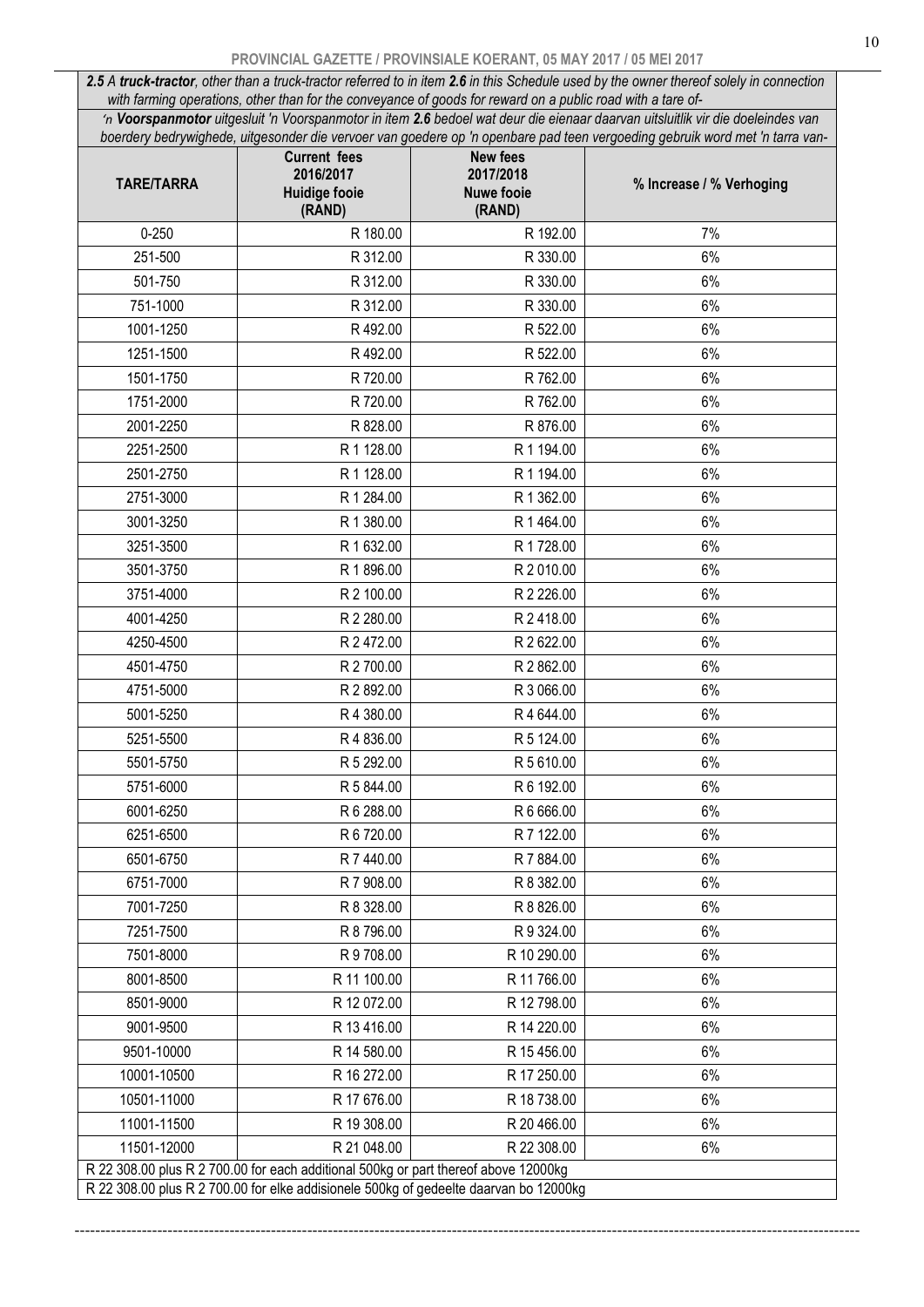*2.6 A truck-tractor used by the owner thereof solely in connection with farming operations, other than for the conveyance of goods for reward on a public road with a tare of-* 

 *'n Voorspanmotor wat deur die eienaar daarvan uitsluitlik vir eie boerdery bedrywighede, uitgesonderd vir die vervoer van goedere teen vergoeding op 'n openbare pad gebruik word met 'n tarra van-*

| <b>TARE/TARRA</b> | gocaere teen vergocality op 'n openbare paa gebruik word met 'n tand van<br><b>Current fees</b><br>2016/2017<br><b>Huidige fooie</b><br>(RAND)                           | New fees<br>2017/2018<br><b>Nuwe fooie</b><br>(RAND) | % Increase / % Verhoging |
|-------------------|--------------------------------------------------------------------------------------------------------------------------------------------------------------------------|------------------------------------------------------|--------------------------|
| $0 - 250$         | R 180.00                                                                                                                                                                 | R 192.00                                             | 7%                       |
| 251-500           | R 288.00                                                                                                                                                                 | R 306.00                                             | 6%                       |
| 501-750           | R 312.00                                                                                                                                                                 | R 330.00                                             | 6%                       |
| 751-1000          | R 312.00                                                                                                                                                                 | R 330.00                                             | 6%                       |
| 1001-1250         | R492.00                                                                                                                                                                  | R 522.00                                             | 6%                       |
| 1251-1500         | R492.00                                                                                                                                                                  | R 522.00                                             | 6%                       |
| 1501-1750         | R 720.00                                                                                                                                                                 | R 762.00                                             | 6%                       |
| 1751-2000         | R 720.00                                                                                                                                                                 | R 762.00                                             | 6%                       |
| 2001-2250         | R 828.00                                                                                                                                                                 | R 876.00                                             | 6%                       |
| 2251-2500         | R 1 008.00                                                                                                                                                               | R 1 068.00                                           | 6%                       |
| 2501-2750         | R 1 128.00                                                                                                                                                               | R 1 194.00                                           | 6%                       |
| 2751-3000         | R 1 284.00                                                                                                                                                               | R 1 362.00                                           | 6%                       |
| 3001-3250         | R 1 380.00                                                                                                                                                               | R 1 464.00                                           | 6%                       |
| 3251-3500         | R 1 632.00                                                                                                                                                               | R 1728.00                                            | 6%                       |
| 3501-3750         | R 1896.00                                                                                                                                                                | R 2 010.00                                           | 6%                       |
| 3751-4000         | R 2 100.00                                                                                                                                                               | R 2 226.00                                           | 6%                       |
| 4001-4250         | R 2 280.00                                                                                                                                                               | R 2 418.00                                           | 6%                       |
| 4250-4500         | R 2 472.00                                                                                                                                                               | R 2 622.00                                           | 6%                       |
| 4501-4750         | R 2 700.00                                                                                                                                                               | R 2 862.00                                           | 6%                       |
| 4751-5000         | R 2 892.00                                                                                                                                                               | R 3 066.00                                           | 6%                       |
| 5001-5250         | R 4 380.00                                                                                                                                                               | R 4 644.00                                           | 6%                       |
| 5251-5500         | R 4 836.00                                                                                                                                                               | R 5 124.00                                           | 6%                       |
| 5501-5750         | R 5 292.00                                                                                                                                                               | R 5 610.00                                           | 6%                       |
| 5751-6000         | R 5 844.00                                                                                                                                                               | R 6 192.00                                           | 6%                       |
| 6001-6250         | R 6 288.00                                                                                                                                                               | R 6 666.00                                           | 6%                       |
| 6251-6500         | R 6 720.00                                                                                                                                                               | R 7 122.00                                           | 6%                       |
| 6501-6750         | R 7 440.00                                                                                                                                                               | R 7 884.00                                           | 6%                       |
| 6751-7000         | R 7 908.00                                                                                                                                                               | R 8 382.00                                           | 6%                       |
| 7001-7250         | R 8 328.00                                                                                                                                                               | R 8 826.00                                           | 6%                       |
| 7251-7500         | R 8 796.00                                                                                                                                                               | R 9 324.00                                           | 6%                       |
| 7501-8000         | R 9 708.00                                                                                                                                                               | R 10 290.00                                          | 6%                       |
| 8001-8500         | R 11 100.00                                                                                                                                                              | R 11 766.00                                          | 6%                       |
| 8501-9000         | R 12 072.00                                                                                                                                                              | R 12 798.00                                          | 6%                       |
| 9001-9500         | R 13 416.00                                                                                                                                                              | R 14 220.00                                          | 6%                       |
| 9501-10000        | R 14 580.00                                                                                                                                                              | R 15 456.00                                          | 6%                       |
| 10001-10500       | R 16 272.00                                                                                                                                                              | R 17 250.00                                          | 6%                       |
| 10501-11000       | R 17 676.00                                                                                                                                                              | R 18 738.00                                          | 6%                       |
| 11001-11500       | R 19 308.00                                                                                                                                                              | R 20 466.00                                          | 6%                       |
| 11501-12000       | R 21 048.00                                                                                                                                                              | R 22 308.00                                          | 6%                       |
|                   | R 22 308.00 plus R 2 700.00 for each additional 500kg or part thereof above 12000kg<br>R 22 308.00 plus R 2 700.00 elke addisionele 500kg of gedeelte daarvan bo 12000kg |                                                      |                          |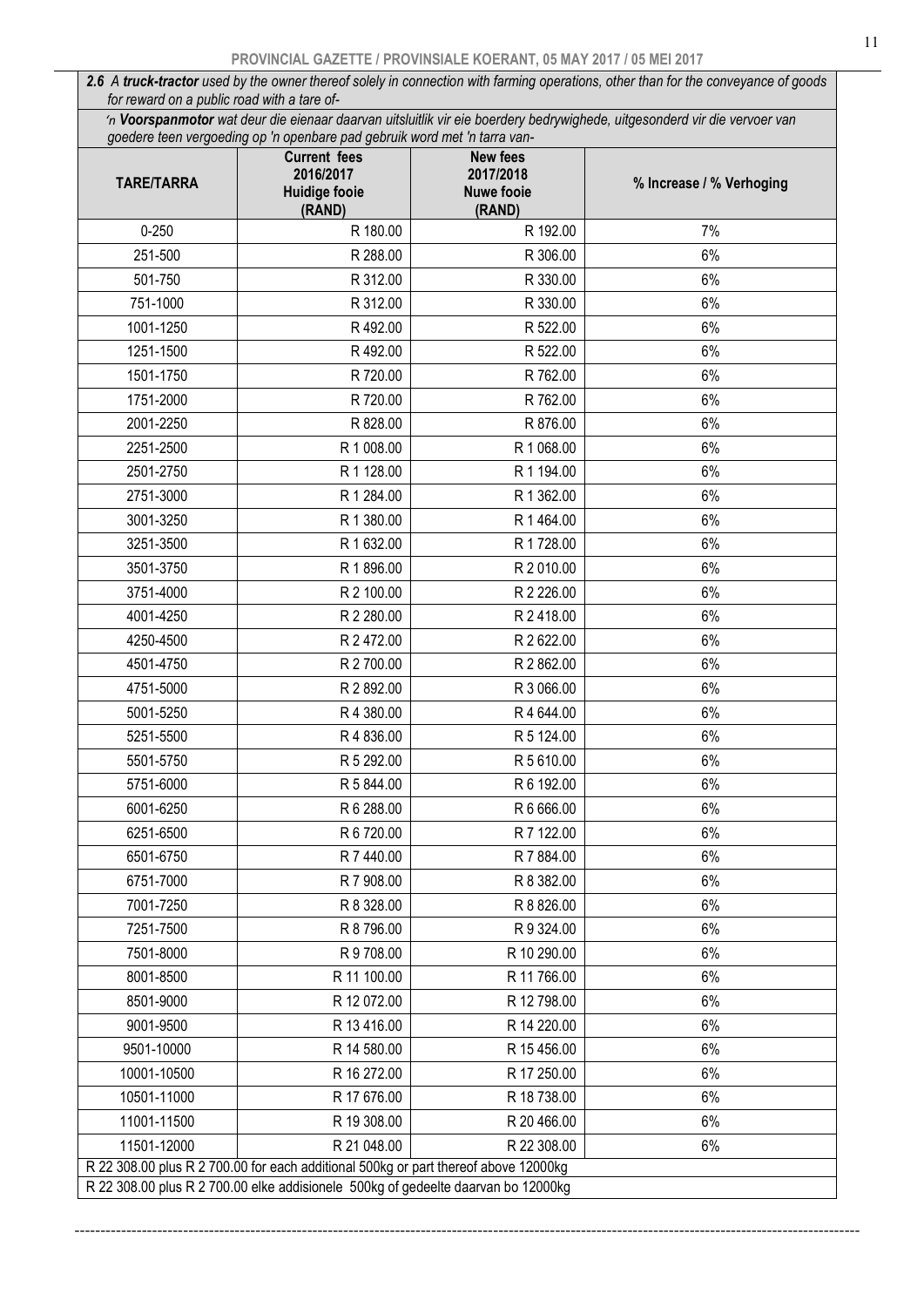*2.7 A trailer, other than a motor vehicle referred to in items 2.8, 2.10, 3.1, 3.2, or 3.3 in this Schedule with a tare of-* 

|  |  | n Sleepwa uitgesonder 'n motorvoertuig bedoel in items 2.8, 2.10, 3.1, 3.2, of 3.3 met 'n tarra van- |
|--|--|------------------------------------------------------------------------------------------------------|
|--|--|------------------------------------------------------------------------------------------------------|

| <b>TARE/TARRA</b> | <b>Current fees</b><br>2016/2017<br><b>Huidige fooie</b><br>(RAND) | <b>New fees</b><br>2017/2018<br><b>Nuwe fooie</b><br>(RAND) | % Increase / % Verhoging |
|-------------------|--------------------------------------------------------------------|-------------------------------------------------------------|--------------------------|
| $0 - 250$         | R 180.00                                                           | R 192.00                                                    | 7%                       |
| 251-500           | R 288.00                                                           | R 306.00                                                    | 6%                       |
| 501-750           | R 288.00                                                           | R 306.00                                                    | 6%                       |
| 751-1000          | R426.00                                                            | R 450.00                                                    | 6%                       |
| 1001-1250         | R426.00                                                            | R 450.00                                                    | 6%                       |
| 1251-1500         | R 570.00                                                           | R 606.00                                                    | 6%                       |
| 1501-1750         | R 708.00                                                           | R 750.00                                                    | 6%                       |
| 1751-2000         | R 852.00                                                           | R 906.00                                                    | 6%                       |
| 2001-2250         | R 864.00                                                           | R 918.00                                                    | 6%                       |
| 2251-2500         | R 984.00                                                           | R 1 044.00                                                  | 6%                       |
| 2501-2750         | R 1 164.00                                                         | R 1 236.00                                                  | 6%                       |
| 2751-3000         | R 1 308.00                                                         | R 1 386.00                                                  | 6%                       |
| 3001-3250         | R 3 114.00                                                         | R 3 300.00                                                  | 6%                       |
| 3251-3500         | R 3 114.00                                                         | R 3 300.00                                                  | 6%                       |
| 3501-3750         | R 3 402.00                                                         | R 3 606.00                                                  | 6%                       |
| 3751-4000         | R 3 678.00                                                         | R 3 900.00                                                  | 6%                       |
| 4001-4250         | R 4 248.00                                                         | R 4 500.00                                                  | 6%                       |
| 4250-4500         | R 4 530.00                                                         | R 4 800.00                                                  | 6%                       |
| 4501-4750         | R 4 674.00                                                         | R 4 956.00                                                  | 6%                       |
| 4751-5000         | R 4 812.00                                                         | R 5 100.00                                                  | 6%                       |
| 5001-5250         | R 4 980.00                                                         | R 5 280.00                                                  | 6%                       |
| 5251-5500         | R 5 352.00                                                         | R 5 676.00                                                  | 6%                       |
| 5501-5750         | R 5 736.00                                                         | R 6 078.00                                                  | 6%                       |
| 5751-6000         | R 6 168.00                                                         | R 6 540.00                                                  | 6%                       |
| 6001-6250         | R 6 612.00                                                         | R 7 008.00                                                  | 6%                       |
| 6251-6500         | R 7 068.00                                                         | R 7 494.00                                                  | 6%                       |
| 6501-6750         | R 7 476.00                                                         | R 7 926.00                                                  | 6%                       |
| 6751-7000         | R 7 920.00                                                         | R 8 394.00                                                  | 6%                       |
| 7001-7250         | R 8 352.00                                                         | R 8 856.00                                                  | 6%                       |
| 7251-7500         | R 8 832.00                                                         | R 9 360.00                                                  | 6%                       |
| 7501-8000         | R 9 744.00                                                         | R 10 326.00                                                 | 6%                       |
| 8001-8500         | R 11 064.00                                                        | R 11 730.00                                                 | 6%                       |
| 8501-9000         | R 12 168.00                                                        | R 12 900.00                                                 | 6%                       |
| 9001-9500         | R 13 464.00                                                        | R 14 274.00                                                 | 6%                       |
| 9501-10000        | R 14 616.00                                                        | R 15 492.00                                                 | 6%                       |
| 10001-10500       | R 16 332.00                                                        | R 17 310.00                                                 | 6%                       |
| 10501-11000       | R 17 748.00                                                        | R 18 810.00                                                 | 6%                       |
| 11001-11500       | R 19 380.00                                                        | R 20 544.00                                                 | 6%                       |
| 11501-12000       | R 21 132.00                                                        | R 22 398.00                                                 | 6%                       |

--------------------------------------------------------------------------------------------------------------------------------------------------------

R 22 398.00 plus R 2 700.00 vir elke 500kg of gedeelte daarvan bo 12000kg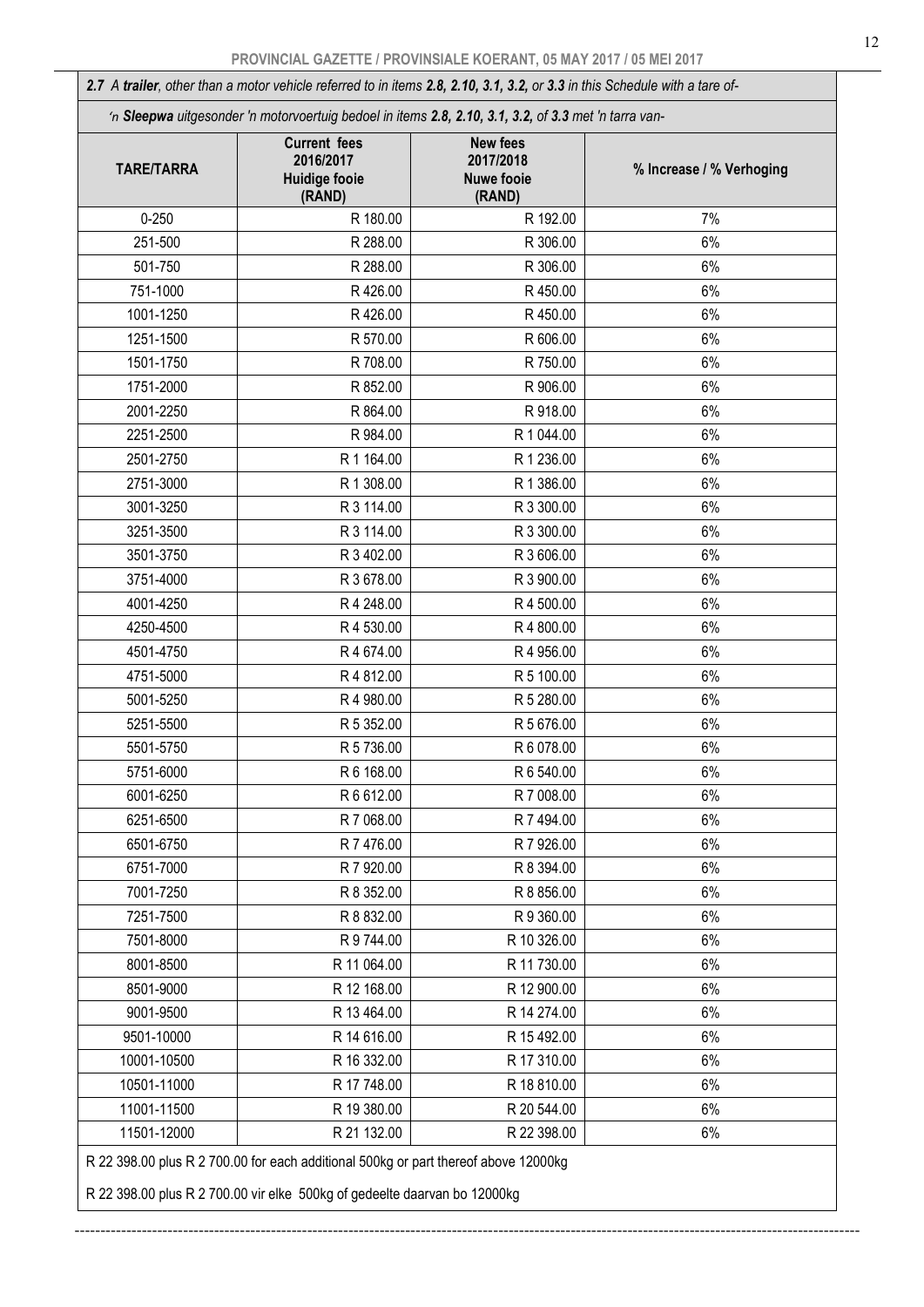*2.8 A caravan other than a self propelled caravan or a motor vehicle referred to in item 3 in this Schedule with a tare of-* 

 *'n Caravan uitgesonder 'n selfgedrewe karavaan of 'n motorvoertuig bedoel in item 3 van hierdie skedule -* 

| <b>TARE/TARRA</b> | <b>Current fees</b><br>2016/2017<br>Huidige fooie<br>(RAND) | New fees<br>2017/2018<br><b>Nuwe fooie</b><br>(RAND) | % Increase / % Verhoging |
|-------------------|-------------------------------------------------------------|------------------------------------------------------|--------------------------|
| All tares         | R 282.00                                                    | R 300.00                                             | 6%                       |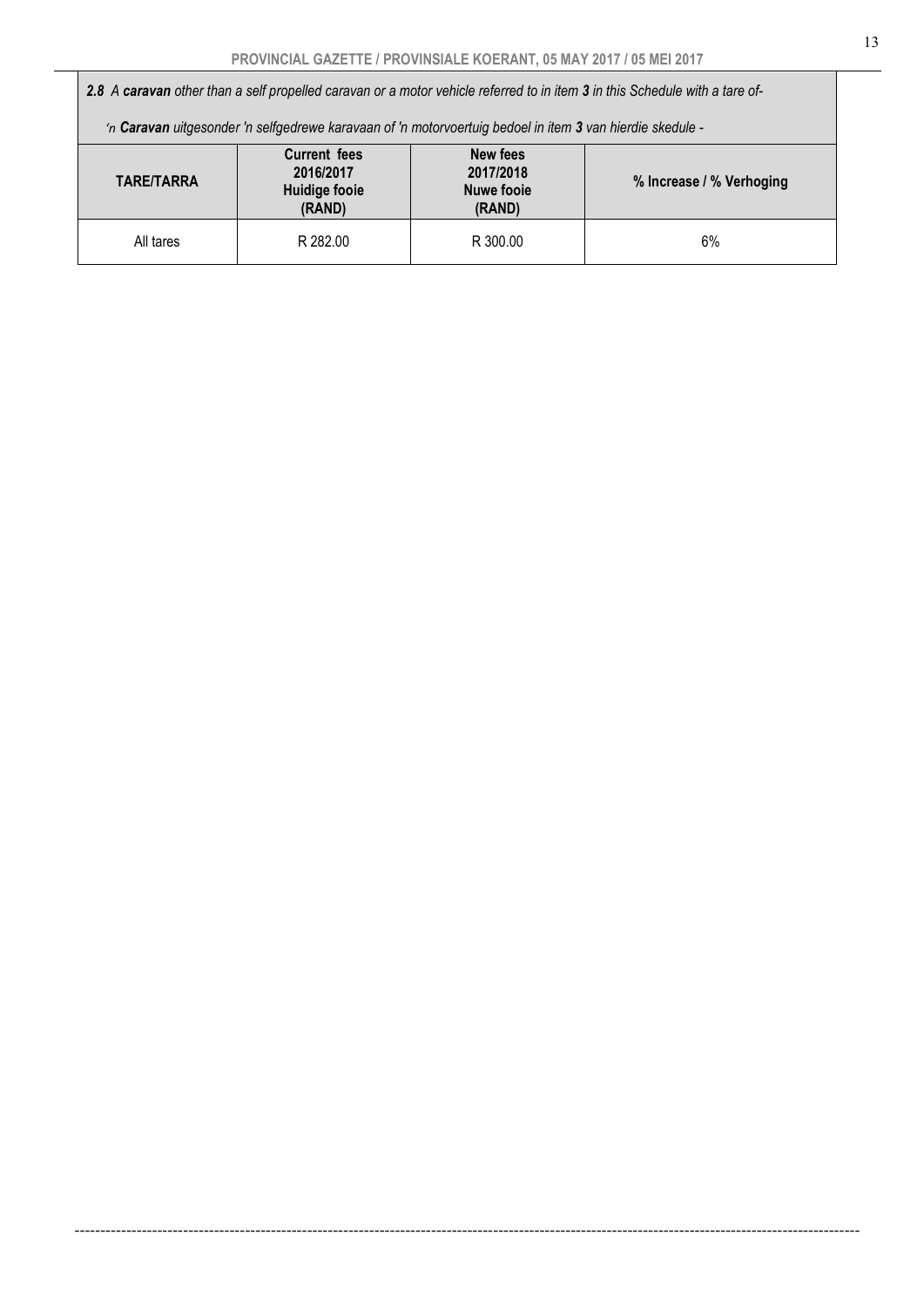*2.9 A tractor which is operated on a public road, other than a motor vehicle referred to in item 3 of this Schedule with a tare of-* 

 *'n Trekker wat op 'n openbare pad gebruik word, anders as 'n motorvoertuig bedoel in item 3 van hierdie skedule met 'n tarra van-*

| <b>TARE/TARRA</b>           | <b>Current fees</b><br>2016/2017<br><b>Huidige fooie</b><br>(RAND) | <b>New fees</b><br>2017/2018<br><b>Nuwe fooie</b><br>(RAND) | % Increase / % Verhoging |
|-----------------------------|--------------------------------------------------------------------|-------------------------------------------------------------|--------------------------|
| $0 - 250$                   | R 168.00                                                           | R 180.00                                                    | 7%                       |
| 251-500                     | R 168.00                                                           | R 180.00                                                    | 7%                       |
| 501-750                     | R 168.00                                                           | R 180.00                                                    | 7%                       |
| 751-1000                    | R 168.00                                                           | R 180.00                                                    | 7%                       |
| 1001-1250                   | R 168.00                                                           | R 180.00                                                    | 7%                       |
| 1251-1500                   | R 168.00                                                           | R 180.00                                                    | 7%                       |
| 1501-1750                   | R 168.00                                                           | R 180.00                                                    | 7%                       |
| 1751-2000                   | R 168.00                                                           | R 180.00                                                    | 7%                       |
| 2001-2250                   | R 282.00                                                           | R 300.00                                                    | 6%                       |
| 2251-2500                   | R 282.00                                                           | R 300.00                                                    | 6%                       |
| 2501-2750                   | R 282.00                                                           | R 300.00                                                    | 6%                       |
| 2751-3000                   | R 282.00                                                           | R 300.00                                                    | 6%                       |
| 3001-3250                   | R 282.00                                                           | R 300.00                                                    | 6%                       |
| 3251-3500                   | R 282.00                                                           | R 300.00                                                    | 6%                       |
| 3501-3750                   | R 282.00                                                           | R 300.00                                                    | 6%                       |
| 3751-4000                   | R 282.00                                                           | R 300.00                                                    | 6%                       |
| 4001-4250                   | R 282.00                                                           | R 300.00                                                    | 6%                       |
| 4250-4500                   | R 282.00                                                           | R 300.00                                                    | 6%                       |
| 4501-4750                   | R 282.00                                                           | R 300.00                                                    | 6%                       |
| 4751-5000                   | R 282.00                                                           | R 300.00                                                    | 6%                       |
| 5001-5250                   | R 282.00                                                           | R 300.00                                                    | 6%                       |
| 5251-5500                   | R 282.00                                                           | R 300.00                                                    | 6%                       |
| 5501-5750                   | R 282.00                                                           | R 300.00                                                    | 6%                       |
| 5751-6000                   | R 282.00                                                           | R 300.00                                                    | $6\%$                    |
| 6001-6250                   | R 282.00                                                           | R 300.00                                                    | 6%                       |
| 6251-6500                   | R 282.00                                                           | R 300.00                                                    | 6%                       |
| 6501-6750                   | R 282.00                                                           | R 300.00                                                    | 6%                       |
| 6751-7000                   | R 282.00                                                           | R 300.00                                                    | 6%                       |
| 7001-7250                   | R 282.00                                                           | R 300.00                                                    | 6%                       |
| 7251-7500                   | R426.00                                                            | R 450.00                                                    | 6%                       |
| 7501-8000                   | R426.00                                                            | R450.00                                                     | 6%                       |
| 8001-8500                   | R426.00                                                            | R 450.00                                                    | 6%                       |
| 8501-9000                   | R426.00                                                            | R450.00                                                     | 6%                       |
| 9001-9500                   | R426.00                                                            | R 450.00                                                    | 6%                       |
| 9501-10000                  | R426.00                                                            | R 450.00                                                    | 6%                       |
| 10001-10500                 | R426.00                                                            | R450.00                                                     | $6\%$                    |
| 10501-11000                 | R426.00                                                            | R 450.00                                                    | 6%                       |
| 11001-11500                 | R426.00                                                            | R 450.00                                                    | 6%                       |
| 11501-12000                 | R426.00                                                            | R 450.00                                                    | 6%                       |
| 12001kg and higher R 450.00 |                                                                    |                                                             |                          |
| 12001kg en hoër R 450.00    |                                                                    |                                                             |                          |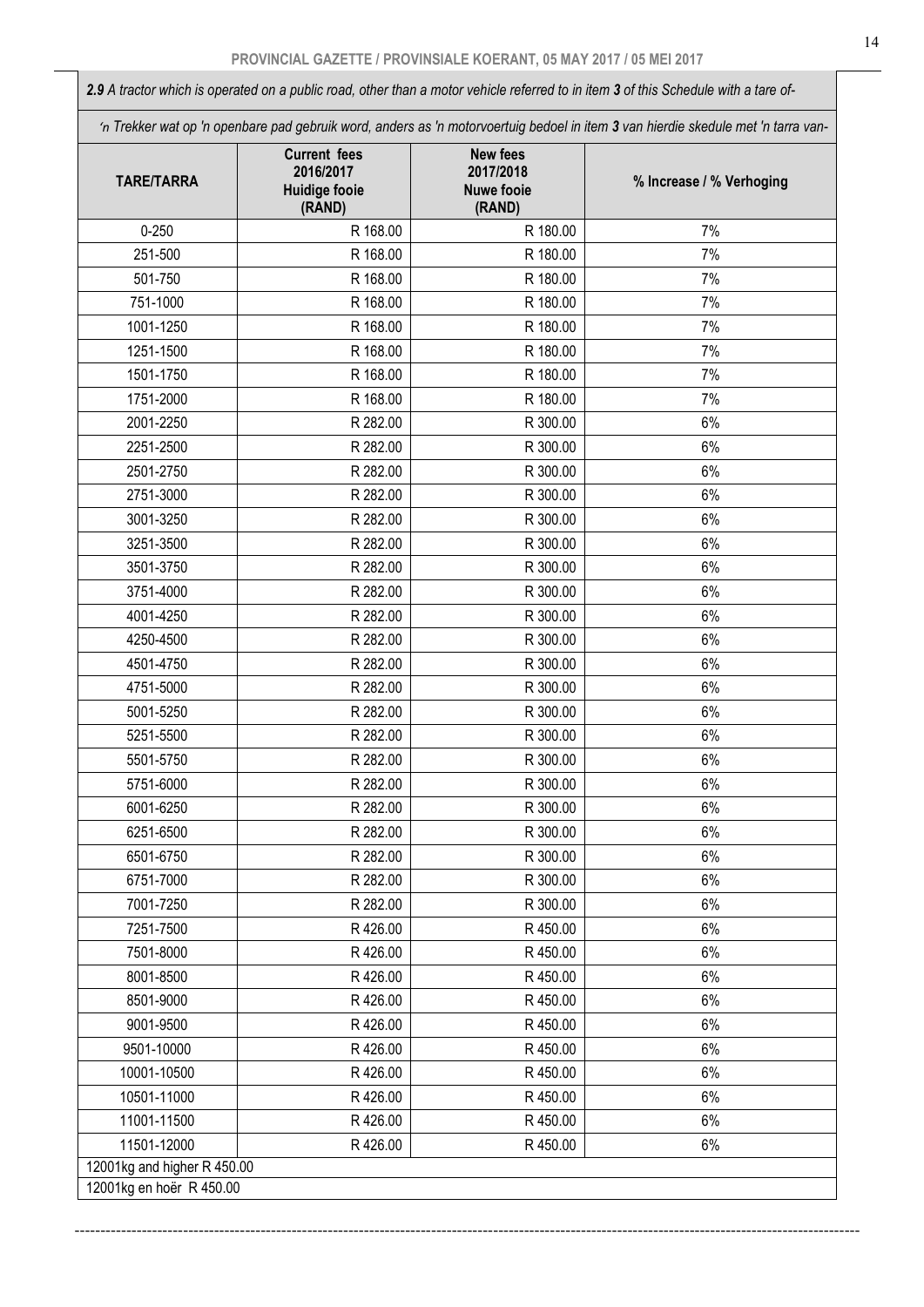*2.10 A trailer, drawn by a tractor, other than a motor vehicle referred to in items 3.1, 3.2, or 3.3 in this Schedule with a tare of- 'n Sleepwa wat deur 'n trekker gesleep moet word, uitgesonder 'n motorvoertuig in items 3.1, 3.2 of 3.3 met 'n tarra van-*TARE/TARRA Current fees 2015/2016 Huidige fooie (RAND) New fees 2016/2017 Nuwe fooie (RAND) % Increase / % Verhoging 0-250 R 180.00 R 192.00 7% 251-500 R 288.00 R 306.00 6% 501-750 R 288.00 R 306.00 6% 751-1000 R 426.00 R 450.00 6% 1001-1250 R 426.00 R 426.00 R 450.00 R 450.00 R 450.00 R 450.00 R 1251-1500 | R 570.00 | R 5606.00 | 6% 1501-1750 | R 708.00 | R 708.00 | R 750.00 | 6% 1751-2000 | R 852.00 | R 852.00 | R 906.00 | 6% 2001-2250 | R 864.00 | R 918.00 | 6% 2251-2500 | R 984.00 | R 1 044.00 | 6% 2501-2750 R 1 164.00 R 1 236.00 R 1 236.00 R 1 236.00 R 1 236.00 R 2751-3000 | R 1 308.00 | R 1 386.00 | 6% 3001-3250 R 3 114.00 R 3 300.00 6% 3251-3500 R 3 114.00 R 3 300.00 6% 3501-3750 | R 3 402.00 | R 3 606.00 | 6% 3751-4000 R 3 678.00 R 3 900.00 6% 4001-4250 R 4 248.00 R 4 500.00 6% 4250-4500 R 4 530.00 R 4 800.00 6% 4501-4750 R 4 674.00 R 4 956.00 6% 4751-5000 R 4 812.00 R 5 100.00 6% 5001-5250 R 4 980.00 R 5 280.00 6% 5251-5500 R 5 352.00 R 5 676.00 6% 5501-5750 R 5 736.00 R 6 078.00 6% 5751-6000 R 6 168.00 R 6 540.00 6% 6001-6250 R 6 612.00 R 7 008.00 6% 6251-6500 R 7 068.00 R 7 494.00 6% 6501-6750 | R 7 476.00 | R 7 926.00 | 6% 6751-7000 R 7 920.00 R 8 394.00 6% 7001-7250 R 8 352.00 R 8 856.00 6% 7251-7500 R 8 832.00 R 9 360.00 6% 7501-8000 R 9 744.00 R 10 326.00 6% 8001-8500 R 11 064.00 R 11 730.00 6% 8501-9000 R 12 168.00 R 12 900.00 R 12 900.00 R 12 900.00 R 12 900.00 R 12 900.00 R 9001-9500 R 13 464.00 R 14 274.00 R 14 274.00 9501-10000 | R 14 616.00 | R 15 492.00 | 6% 10001-10500 R 16 332.00 R 17 310.00 R 17 310.00 10501-11000 | R 17 748.00 | R 18 810.00 | 6% 11001-11500 **R 19 380.00 R 20 544.00** R 19 380.00 R 20 544.00 **R** 11501-12000 **R 21 132.00 R 22 398.00** R 27 130.00 R 22 398.00 **6%** R 22 398.00 plus R 2 700.00 for each additional 500kg or part thereof above 12000kg R 22 398.00 plus R 2 700.00 vir elke addisionele 500kg of gedeelte daarvan bo 12000kg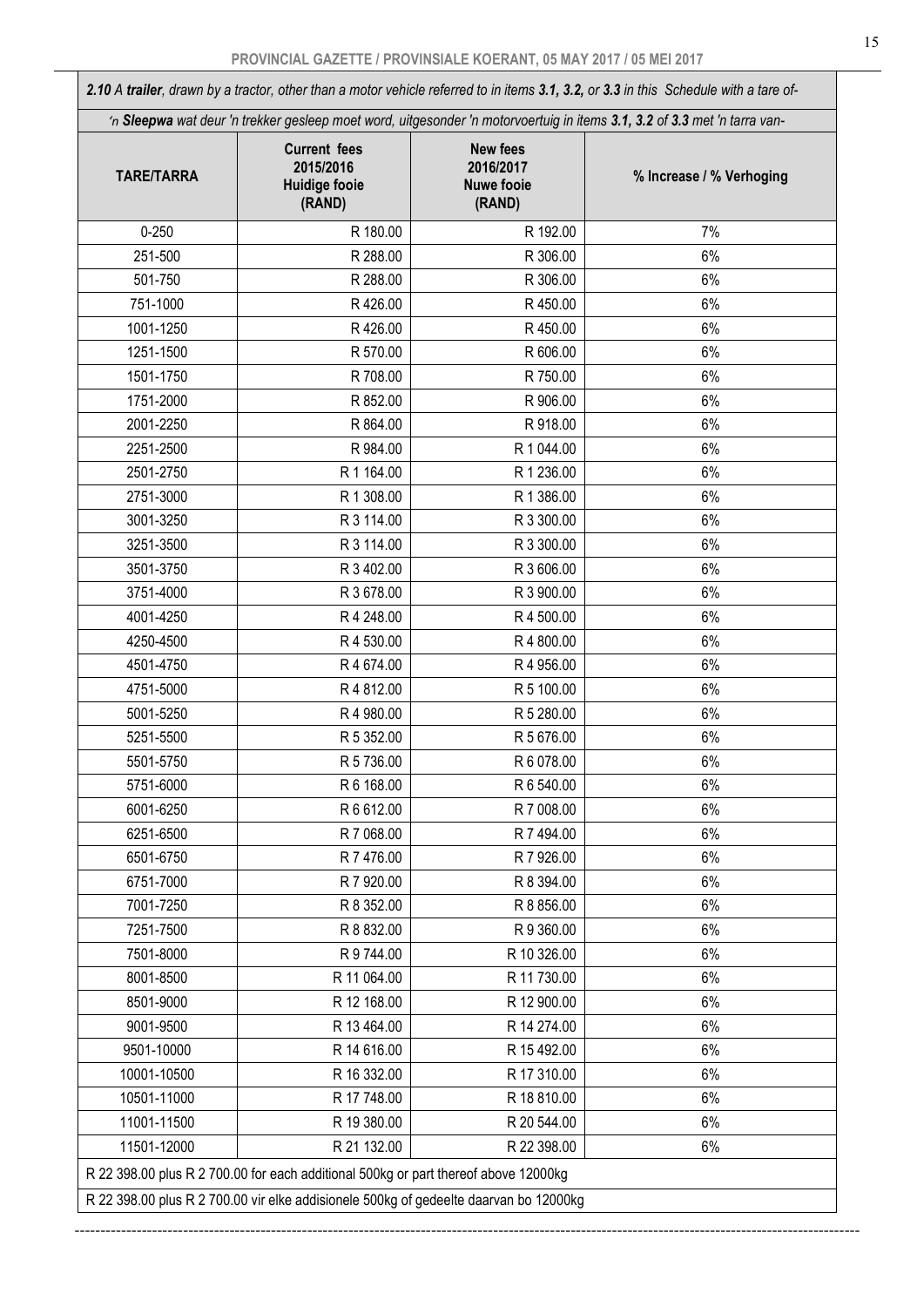| 3.1 Motor vehicle classified in terms of Reg 21 (Act 93/1996)                                                                                                               |         |          |    |  |  |
|-----------------------------------------------------------------------------------------------------------------------------------------------------------------------------|---------|----------|----|--|--|
| Motorvoertuie geklassifiseer in terme van Reg 21 (Act93/1996)                                                                                                               |         |          |    |  |  |
| <b>Current fees</b><br>New fees<br>2016/2017<br>2016/2017<br><b>TARE/TARRA</b><br>% Increase / % Verhoging<br><b>Huidige fooie</b><br><b>Nuwe fooie</b><br>(RAND)<br>(RAND) |         |          |    |  |  |
| N/A                                                                                                                                                                         | R 96.00 | R 102.00 | 6% |  |  |

| 4.1<br>Motor trade numbers application fees<br>Motor handelaar nommers aansoek fooie |                                                             |                                                             |                          |  |
|--------------------------------------------------------------------------------------|-------------------------------------------------------------|-------------------------------------------------------------|--------------------------|--|
| <b>TARE/TARRA</b>                                                                    | <b>Current fees</b><br>2016/2017<br>Huidige fooie<br>(RAND) | <b>New fees</b><br>2017/2018<br><b>Nuwe fooie</b><br>(RAND) | % Increase / % Verhoging |  |
| N/A                                                                                  | R 70.00                                                     | R 74.00                                                     | 5%                       |  |

| 4.2 Licensing of a motor trade number in respect of a motor vehicle by a dealer, manufacturer, importer, builder or a bank |                                                                                                                                |                                                      |                          |  |  |
|----------------------------------------------------------------------------------------------------------------------------|--------------------------------------------------------------------------------------------------------------------------------|------------------------------------------------------|--------------------------|--|--|
|                                                                                                                            | Lisensieëring van 'n motor handelaar nommer ten opsigte van 'n motor voertuig deur 'n handelaar, vervaardiger, invoerder of 'n |                                                      |                          |  |  |
| bank                                                                                                                       |                                                                                                                                |                                                      |                          |  |  |
| <b>TARE/TARRA</b>                                                                                                          | <b>Current fees</b><br>2016/2017<br>Huidige fooie<br>(RAND)                                                                    | New fees<br>2017/2018<br><b>Nuwe fooie</b><br>(RAND) | % Increase / % Verhoging |  |  |
| N/A                                                                                                                        | R 696.00                                                                                                                       | R 732.00                                             | 5%                       |  |  |
|                                                                                                                            |                                                                                                                                |                                                      |                          |  |  |

| 4.3 Licensing of a motor trade number in respect of a motorcycle by a dealer, manufacturer, importer, builder or a bank                                              |          |          |    |  |
|----------------------------------------------------------------------------------------------------------------------------------------------------------------------|----------|----------|----|--|
| Lisensiëring van 'n motor handelaar nommer ten opsigte van 'n motorfiets deur 'n handelaar, vervaardiger, invoerder of 'n bank                                       |          |          |    |  |
| <b>Current fees</b><br>New fees<br>2016/2017<br>2017/2018<br><b>TARE/TARRA</b><br>% Increase / % Verhoging<br>Huidige fooie<br><b>Nuwe fooie</b><br>(RAND)<br>(RAND) |          |          |    |  |
| N/A                                                                                                                                                                  | R 180.00 | R 192.00 | 7% |  |

| 4.4 Licensing of a motor trade number in respect of a motor transport contractor                                                                                     |          |          |    |  |  |
|----------------------------------------------------------------------------------------------------------------------------------------------------------------------|----------|----------|----|--|--|
| Lisensiëring van 'n motor handelaar nommer ten opsigte van 'n of motor vervoer kontrakteur                                                                           |          |          |    |  |  |
| <b>Current fees</b><br>New fees<br>2017/2018<br>2016/2017<br><b>TARE/TARRA</b><br>% Increase / % Verhoging<br>Huidige fooie<br><b>Nuwe fooie</b><br>(RAND)<br>(RAND) |          |          |    |  |  |
| N/A                                                                                                                                                                  | R 180.00 | R 192.00 | 7% |  |  |

| 4.5 Temporary permit |                                                                    |                                                             |                          |
|----------------------|--------------------------------------------------------------------|-------------------------------------------------------------|--------------------------|
| Tydelike permit      |                                                                    |                                                             |                          |
| <b>TARE/TARRA</b>    | <b>Current fees</b><br>2016/2017<br><b>Huidige fooie</b><br>(RAND) | <b>New fees</b><br>2017/2018<br><b>Nuwe fooie</b><br>(RAND) | % Increase / % Verhoging |
| N/A                  | R 69.00                                                            | R 73.00                                                     | 6%                       |

| 4.6 Special permit |                                                                    |                                                             |                          |
|--------------------|--------------------------------------------------------------------|-------------------------------------------------------------|--------------------------|
| Spesiale permit    |                                                                    |                                                             |                          |
| <b>TARE/TARRA</b>  | <b>Current fees</b><br>2016/2017<br><b>Huidige fooie</b><br>(RAND) | <b>New fees</b><br>2017/2018<br><b>Nuwe fooie</b><br>(RAND) | % Increase / % Verhoging |
| N/A                | R 65.00                                                            | R 69.00                                                     | 6%                       |